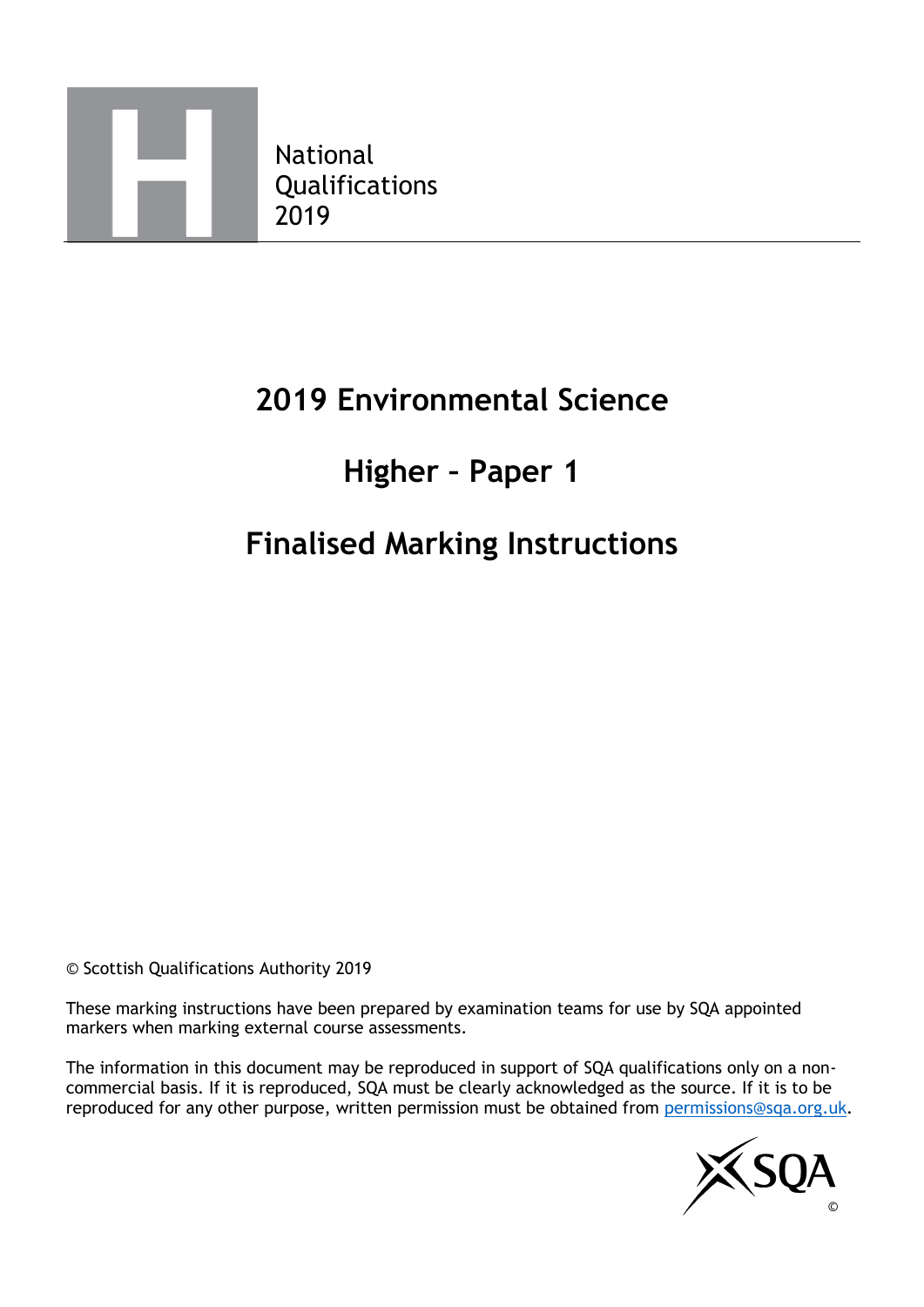#### **General Marking Principles for Environmental Science Higher**

Always apply these general principles. Use them in conjunction with the detailed marking instructions, which identify the key features required in candidates' responses.

- **(a)** Always use positive marking. This means candidates accumulate marks for the demonstration of relevant skills, knowledge and understanding; marks are not deducted for errors or omissions.
- **(b)** If a candidate response does not seem to be covered by either the principles or detailed marking instructions, and you are uncertain how to assess it, you should seek guidance from your team leader.
- **(c)** Where a candidate makes an error at an early stage in a multi-stage calculation, award marks for correct follow-on working in subsequent stages. Do not award marks if the error significantly reduces the complexity of the remaining stages. Apply the same principle in questions which require several stages of non-mathematical reasoning.
- **(d)** Award full marks for a correct final answer (including units if required) on its own, unless a numerical question specifically requires evidence of working to be shown.
- **(e)** Candidates may access larger mark allocations fully, whether they respond in continuous prose, linked statements or a series of discrete developed points.
- **(f)** In the detailed marking instructions, if a word is **underlined** then it is essential; if a word is **(bracketed)** then it is not essential.
- **(g)** In the detailed marking instructions, words separated by / are alternatives.
- **(h)** Do not award marks if a candidate gives two answers, where one is correct and the other is incorrect.
- **(i)** Where the candidate is instructed to choose one question to answer but instead answers both questions, mark both responses and award the better mark.
- **(j)** Award marks for a valid response, even if the response is not presented in the format expected. For example, award the mark if the response is correct but is not presented in the table as requested, or if it is circled rather than underlined as requested.
- **(k)** Candidates may use abbreviations (for example, BOD or GPP) or chemical formulae (for example,  $CO<sub>2</sub>$  or H<sub>2</sub>O) as acceptable alternatives to naming, unless required by the question.
- **(l)** Award marks, up to the maximum mark allocation for the question, for content that is outwith the course specification but used appropriately at the correct level for Higher.
- **(m)** If candidates are required to give a numerical answer, and units are not given in the stem of the question or the answer space, they must supply the units to gain the mark. Do not penalise candidates repeatedly if units are required on more than one occasion.
- **(n)** If incorrect **spelling** is used:
	- and the term is recognisable, then award the mark;
	- and the term can easily be confused with another scientific term, then do not award the mark, for example bioaccumulation and biomagnification, or qualitative and quantitative;
	- and the term is a mixture of other terms, then do not award the mark.
- **(o)** When presenting data: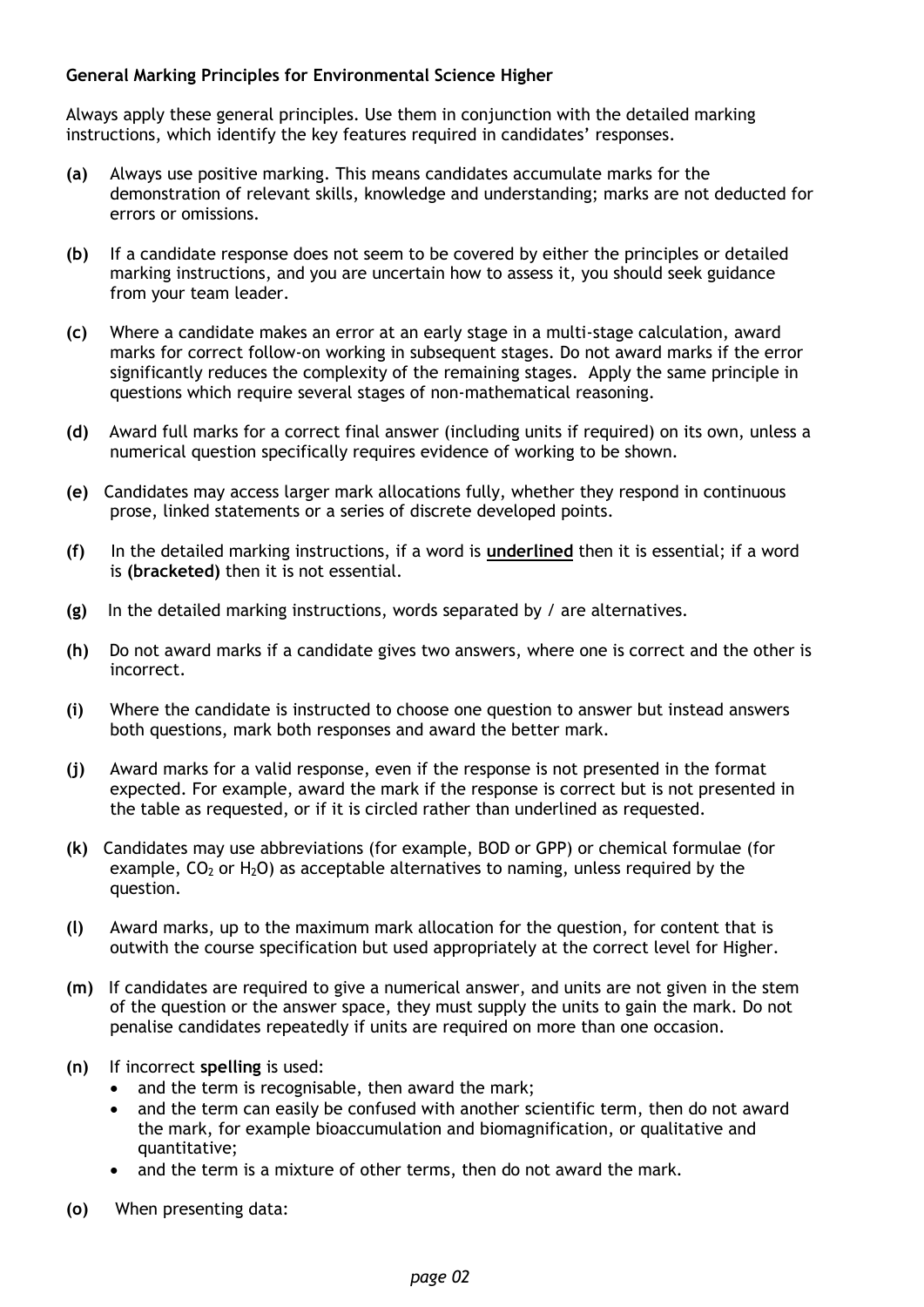- for marking purposes no distinction is made between bar charts (used to show discontinuous features, have descriptions on the x-axis and have separate columns) and histograms (used to show continuous features, have ranges of numbers on the xaxis and have contiguous columns)
- other than in the case of bar charts/histograms, if the question asks for a particular type of graph or chart and the wrong type is given, then do not give the mark(s) for this. Where provided, marks may still be awarded for correctly labelling the axes, plotting the points, joining the points either with straight lines or curves (best fit rarely used), etc.
- do not award the relevant mark if the graph uses less than 50% of the axes; if the *x* and *y* data are transposed; if 0 is plotted when no data for this is given (ie candidates should only plot the data given)
- **(p)** Award marks only for a valid response to the question asked. For example, in response to questions that ask candidates to:
	- **identify**, **name**, **give**, or **state**, they need only name or present in brief form;
	- **define,** they should give a statement of the definition;
	- **calculate**, they must determine a number from given facts, figures or information;
	- **compare**, they must demonstrate knowledge and understanding of the similarities and/or differences between things;
	- **describe**, they must provide a statement or structure of characteristics and/or features;
	- **evaluate**, they must make a judgement based on criteria;
	- **explain**, they must relate cause and effect and/or make relationships between things clear;
	- **outline**, they must provide a brief sketch of content more than naming but not a detailed description;
	- **predict**, they must suggest what may happen based on available information;
	- **suggest**, they must apply their knowledge and understanding of Environmental Science to a new situation. A number of responses are acceptable: marks will be awarded for any suggestions that are supported by knowledge and understanding of Environmental Science.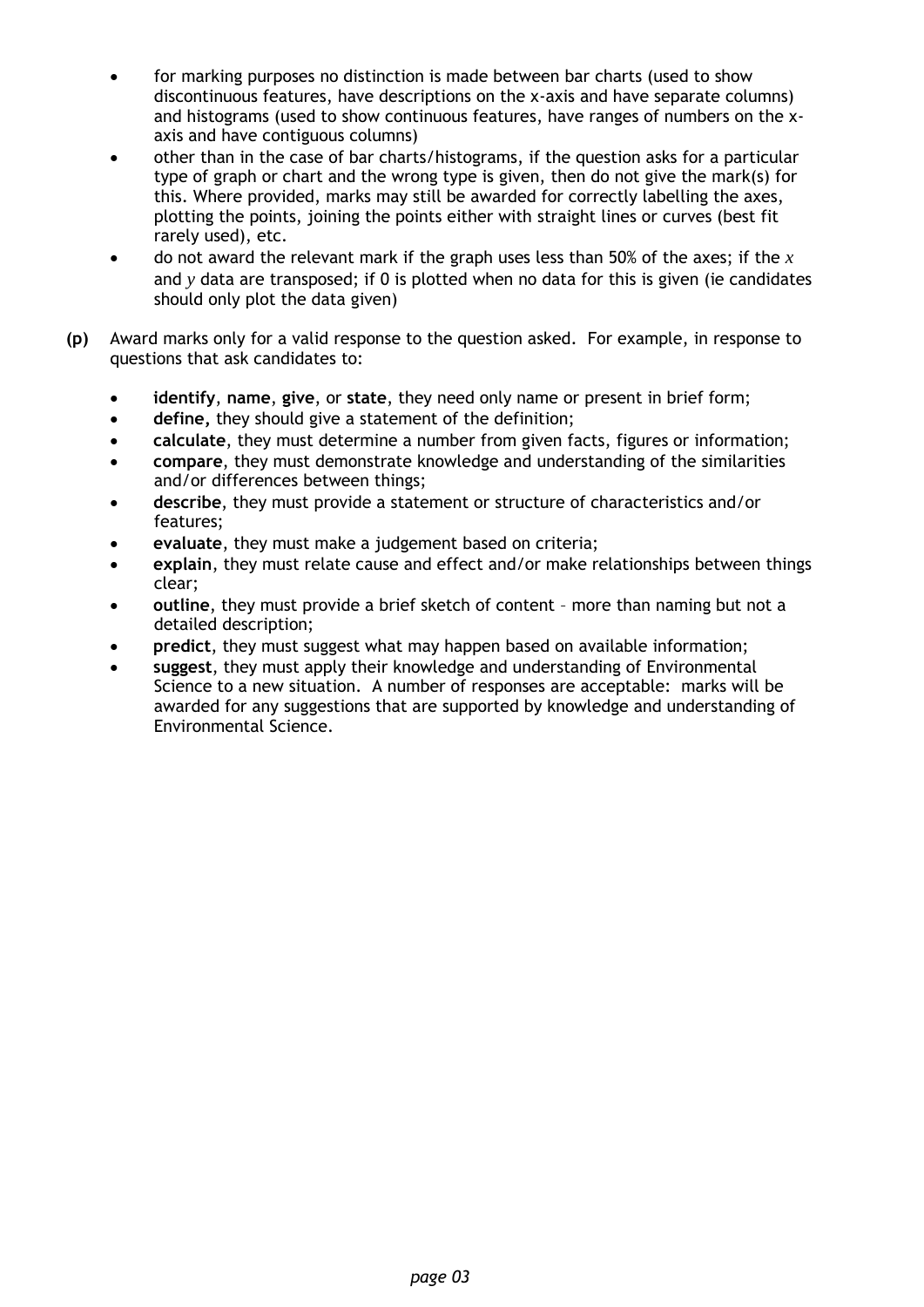#### **Marking Instructions for each question**

|    | Question |      | <b>Expected answer(s)</b>                                                                                                                                                                                                                                                                                                                       | <b>Max</b><br>mark | <b>Additional guidance</b>                                                                                                                                                                                                               |
|----|----------|------|-------------------------------------------------------------------------------------------------------------------------------------------------------------------------------------------------------------------------------------------------------------------------------------------------------------------------------------------------|--------------------|------------------------------------------------------------------------------------------------------------------------------------------------------------------------------------------------------------------------------------------|
| 1. | (a)      |      | Carbon dioxide/nitrous oxide/<br>methane/water vapour.                                                                                                                                                                                                                                                                                          | 1                  | Any one<br>Where a chemical symbol has been<br>used, the subscript/superscript<br>should be correct eg CO <sub>2</sub>                                                                                                                   |
|    | (b)      |      | Vehicle speed may increase from<br>around 50mph to 70mph/there could<br>be a 20mph increase.<br>(1 mark)<br>meaning emissions will increase from<br>approximately 150 units to approx.<br>200 units.<br>(1 mark)<br><b>OR</b><br>Any other valid response.                                                                                      | $\overline{2}$     | Response should include<br>information/data extracted from the<br>question stem and from Source B.<br>Award 1 mark if a general statement<br>is provided without emission data.<br>Accept a valid reason for a decrease<br>in emissions. |
|    | (c)      | (i)  | $A$ – increased habitat/food source/<br>wildlife corridor/shelter.                                                                                                                                                                                                                                                                              | 1                  | Any one                                                                                                                                                                                                                                  |
|    |          |      | $B -$ visual screening/reduced noise<br>(from traffic)/improved scenery.                                                                                                                                                                                                                                                                        | 1                  | Any one                                                                                                                                                                                                                                  |
|    |          | (ii) | Podzol                                                                                                                                                                                                                                                                                                                                          | 1                  |                                                                                                                                                                                                                                          |
| 2. | (a)      | (i)  | Pre-set length of transect/number of<br>sampling points/equal intervals/<br>fixed time period improves validity<br><b>OR</b><br>Multiple sample sites/transects/<br>sampling points aims to ensure<br>collection of representative data for<br>the whole loch and improves<br>reliability of results.<br><b>OR</b><br>Any other valid response. | $\mathbf{1}$       | Any one<br>Must be explanatory.<br>Answer must be linked to validity or<br>reliability.<br>Accept: use of a random number<br>generator to select coordinates for<br>sample sites removes personal bias.                                  |
|    |          | (ii) | Systematic                                                                                                                                                                                                                                                                                                                                      | 1                  |                                                                                                                                                                                                                                          |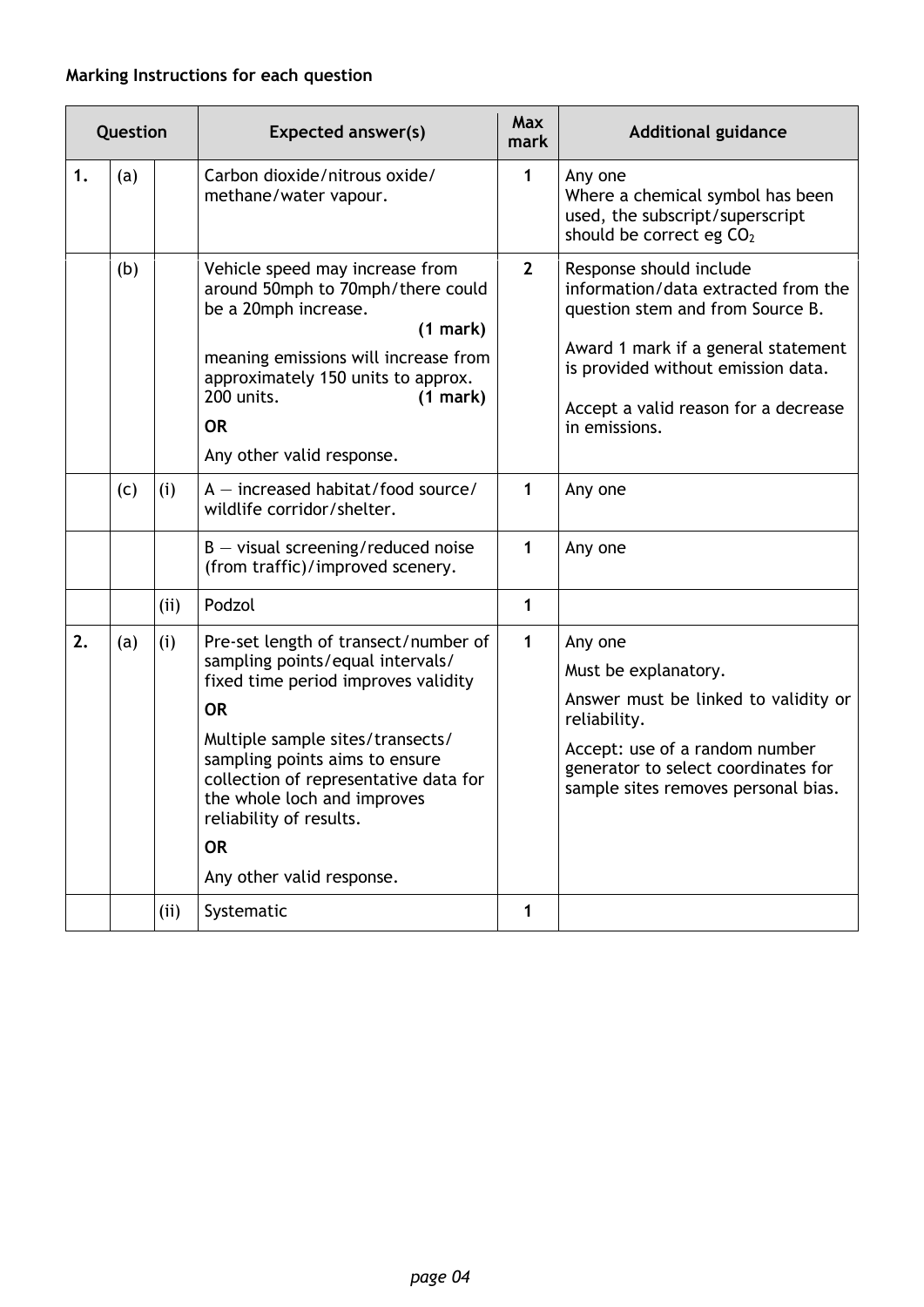|    | Question |             | <b>Expected answer(s)</b>                                                                                                                                                                                                                                                                                                    | Max<br>mark         | <b>Additional guidance</b>                                                                                                                                                                           |
|----|----------|-------------|------------------------------------------------------------------------------------------------------------------------------------------------------------------------------------------------------------------------------------------------------------------------------------------------------------------------------|---------------------|------------------------------------------------------------------------------------------------------------------------------------------------------------------------------------------------------|
| 2. | (b)      | (i)         | (Phosphates/nutrient-rich waste<br>entering the loch encourages growth<br>of) aquatic plants/algae, which will<br>be decomposed by (aerobic)<br>bacteria.<br>(1 mark)<br>Increased bacteria will increase the<br>BOD.<br>(1 mark)<br><b>OR</b><br>Any other valid response.                                                  | $\overline{2}$      | 1 mark for action of decomposers/<br>bacteria.<br>1 mark for correct link between<br>increased bacteria and BOD.                                                                                     |
|    |          | (ii)        | Livestock management, to prevent<br>overstocking and over-production of<br>manure<br><b>OR</b><br>Fencing off/creating a riparian<br>buffer, to prevent livestock getting<br>too close to the loch<br><b>OR</b><br>Improved sewage treatment, to<br>prevent overflow into the loch<br><b>OR</b><br>Any other valid response. | $\overline{2}$      | 1 mark for strategy.<br>1 mark for justification.<br>Do not accept use of organic<br>fertiliser as this does not reduce<br>phosphate levels.                                                         |
|    | (c)      | (i)<br>(ii) | Myriophyllum alterniflorum<br>7.43                                                                                                                                                                                                                                                                                           | 1<br>$\overline{2}$ | 1 mark for calculating total TRS, by<br>adding up TRS scores for species<br>present in $2011 = 74.3$<br>1 mark for calculating mean, by<br>dividing total TRS by total number of<br>species = $7.43$ |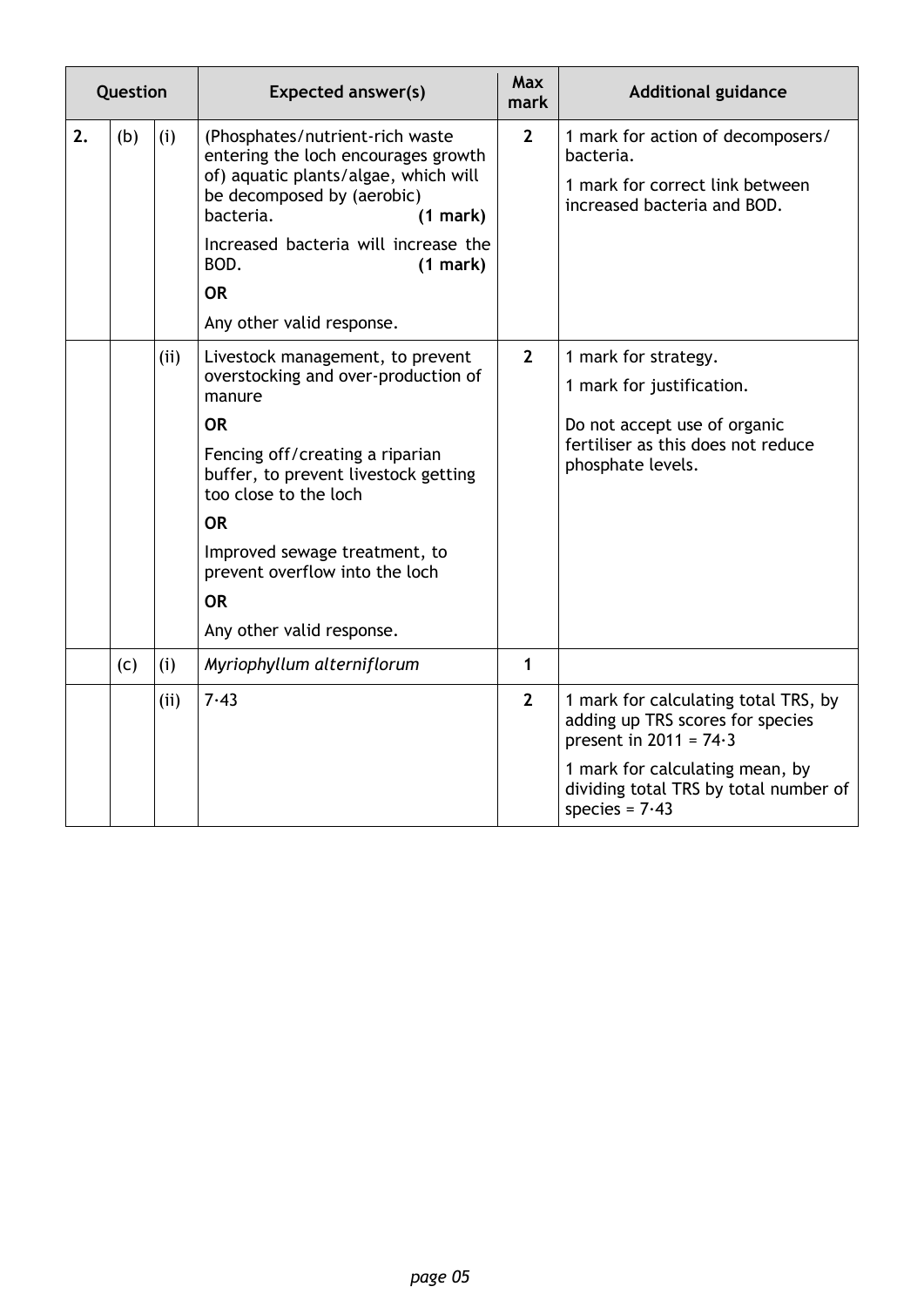| Question<br><b>Expected answer(s)</b>                                                                                                                                                                                                                                                                                                                                                                                                                                                                                                                                                                                                                                                                                                                                                                                                                                                                                                                                                                                                                                                                                                                                         | <b>Max</b><br>mark | <b>Additional guidance</b>                                                                                                                                                                                                                                                                |
|-------------------------------------------------------------------------------------------------------------------------------------------------------------------------------------------------------------------------------------------------------------------------------------------------------------------------------------------------------------------------------------------------------------------------------------------------------------------------------------------------------------------------------------------------------------------------------------------------------------------------------------------------------------------------------------------------------------------------------------------------------------------------------------------------------------------------------------------------------------------------------------------------------------------------------------------------------------------------------------------------------------------------------------------------------------------------------------------------------------------------------------------------------------------------------|--------------------|-------------------------------------------------------------------------------------------------------------------------------------------------------------------------------------------------------------------------------------------------------------------------------------------|
| 3 <sub>1</sub><br>Yes:<br>is vital in supporting the growth<br>$\bullet$<br>and development of the<br>economy.<br>will attract more businesses and<br>$\bullet$<br>people into the area.<br>will provide construction jobs.<br>$\bullet$<br>will cut travelling times.<br>$\bullet$<br>will reduce overall vehicle<br>$\bullet$<br>emissions (as vehicles won't be<br>stuck in traffic jams in local<br>communities).<br>will reduce driver frustration at<br>$\bullet$<br>slow-moving traffic.<br>No:<br>suspended sediments/dust/<br>$\bullet$<br>spillage of fuel, oil or chemicals<br>could contaminate the loch or<br>groundwater.<br>increase in impermeable road<br>$\bullet$<br>surfaces would increase the rate<br>of runoff/loss of floodplain<br>capacity/obstruct overland flow/<br>increase flood risk.<br>more vehicles/faster speeds will<br>$\bullet$<br>increase greenhouse gas<br>emissions/road noise.<br>more development/housing will<br>$\bullet$<br>increase need for sewage<br>management.<br>wildlife fatalities will increase.<br>$\bullet$<br>proposed road runs very close to<br>$\bullet$<br>the loch.<br><b>OR</b><br>Any other valid response. | 5                  | 1 mark for each valid reason.<br>Give credit where a valid reason has<br>been appropriately expanded.<br>Candidates may gain full marks by<br>putting forward legitimate<br>arguments supporting the road's<br>construction<br><b>OR</b><br>arguments against the road's<br>construction. |

**[END OF MARKING INSTRUCTIONS]**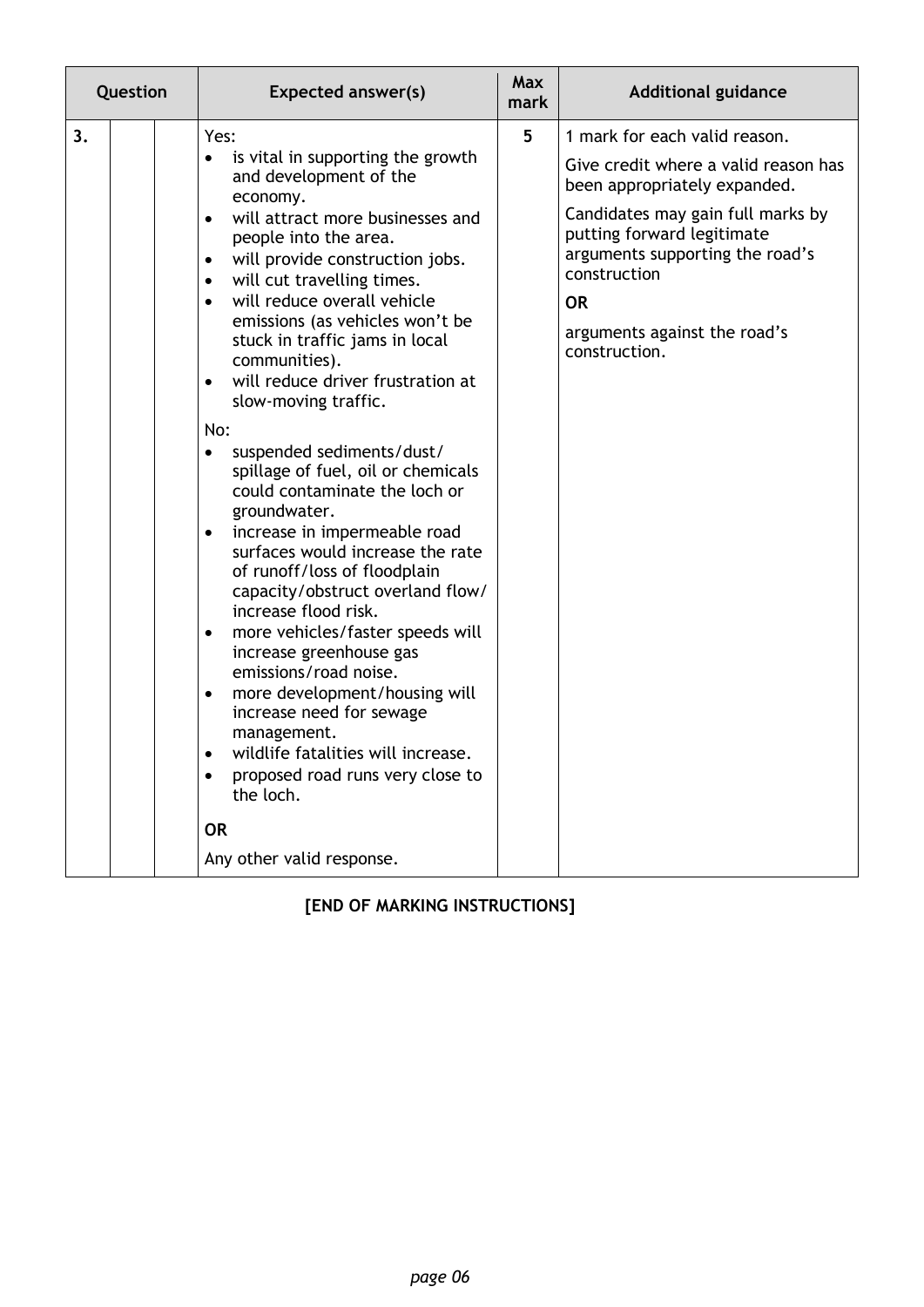

## **2019 Environmental Science**

# **Higher – Paper 2**

## **Finalised Marking Instructions**

© Scottish Qualifications Authority 2019

These marking instructions have been prepared by examination teams for use by SQA appointed markers when marking external course assessments.

The information in this document may be reproduced in support of SQA qualifications only on a noncommercial basis. If it is reproduced, SQA must be clearly acknowledged as the source. If it is to be reproduced for any other purpose, written permission must be obtained from [permissions@sqa.org.uk.](mailto:permissions@sqa.org.uk)

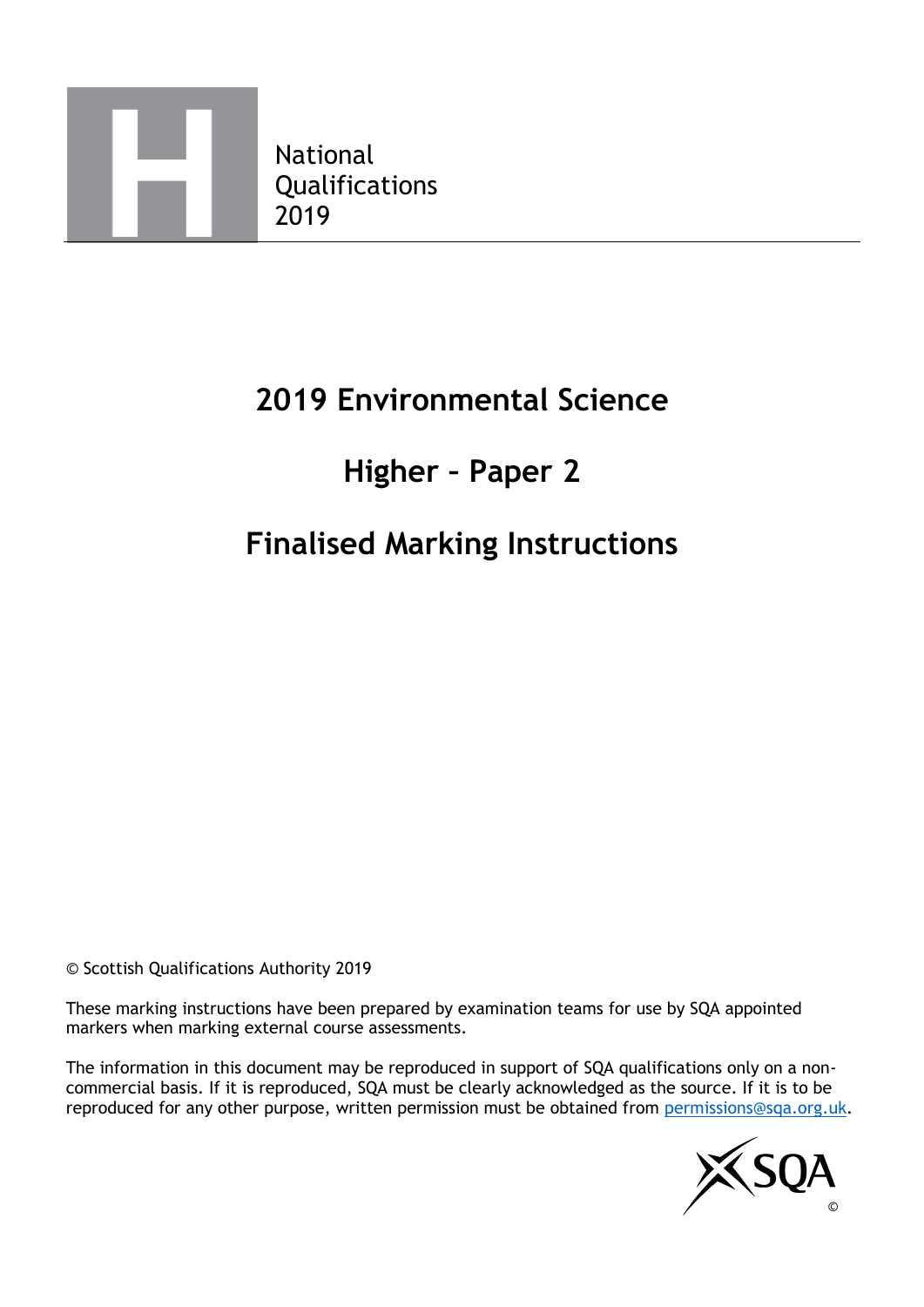#### **General Marking Principles for Environmental Science Higher**

Always apply these general principles. Use them in conjunction with the detailed marking instructions, which identify the key features required in candidates' responses.

- **(a)** Always use positive marking. This means candidates accumulate marks for the demonstration of relevant skills, knowledge and understanding; marks are not deducted for errors or omissions.
- **(b)** If a candidate response does not seem to be covered by either the principles or detailed marking instructions, and you are uncertain how to assess it, you should seek guidance from your team leader.
- **(c)** Where a candidate makes an error at an early stage in a multi-stage calculation, award marks for correct follow-on working in subsequent stages. Do not award marks if the error significantly reduces the complexity of the remaining stages. Apply the same principle in questions which require several stages of non-mathematical reasoning.
- **(d)** Award full marks for a correct final answer (including units if required) on its own, unless a numerical question specifically requires evidence of working to be shown.
- **(e)** Candidates may access larger mark allocations fully, whether they respond in continuous prose, linked statements or a series of discrete developed points.
- **(f)** In the detailed marking instructions, if a word is **underlined** then it is essential; if a word is **(bracketed)** then it is not essential.
- **(g)** In the detailed marking instructions, words separated by / are alternatives.
- **(h)** Do not award marks if a candidate gives two answers, where one is correct and the other is incorrect.
- **(i)** Where the candidate is instructed to choose one question to answer but instead answers both questions, mark both responses and award the better mark.
- **(j)** Award marks for a valid response, even if the response is not presented in the format expected. For example, award the mark if the response is correct but is not presented in the table as requested, or if it is circled rather than underlined as requested.
- **(k)** Candidates may use abbreviations (for example, BOD or GPP) or chemical formulae (for example,  $CO<sub>2</sub>$  or H<sub>2</sub>O) as acceptable alternatives to naming, unless required by the question.
- **(l)** Award marks, up to the maximum mark allocation for the question, for content that is outwith the course specification but used appropriately at the correct level for Higher.
- **(m)** If candidates are required to give a numerical answer, and units are not given in the stem of the question or the answer space, they must supply the units to gain the mark. Do not penalise candidates repeatedly if units are required on more than one occasion.
- **(n)** If incorrect **spelling** is used:
	- and the term is recognisable, then award the mark;
	- and the term can easily be confused with another scientific term, then do not award the mark, for example bioaccumulation and biomagnification, or qualitative and quantitative;
	- and the term is a mixture of other terms, then do not award the mark.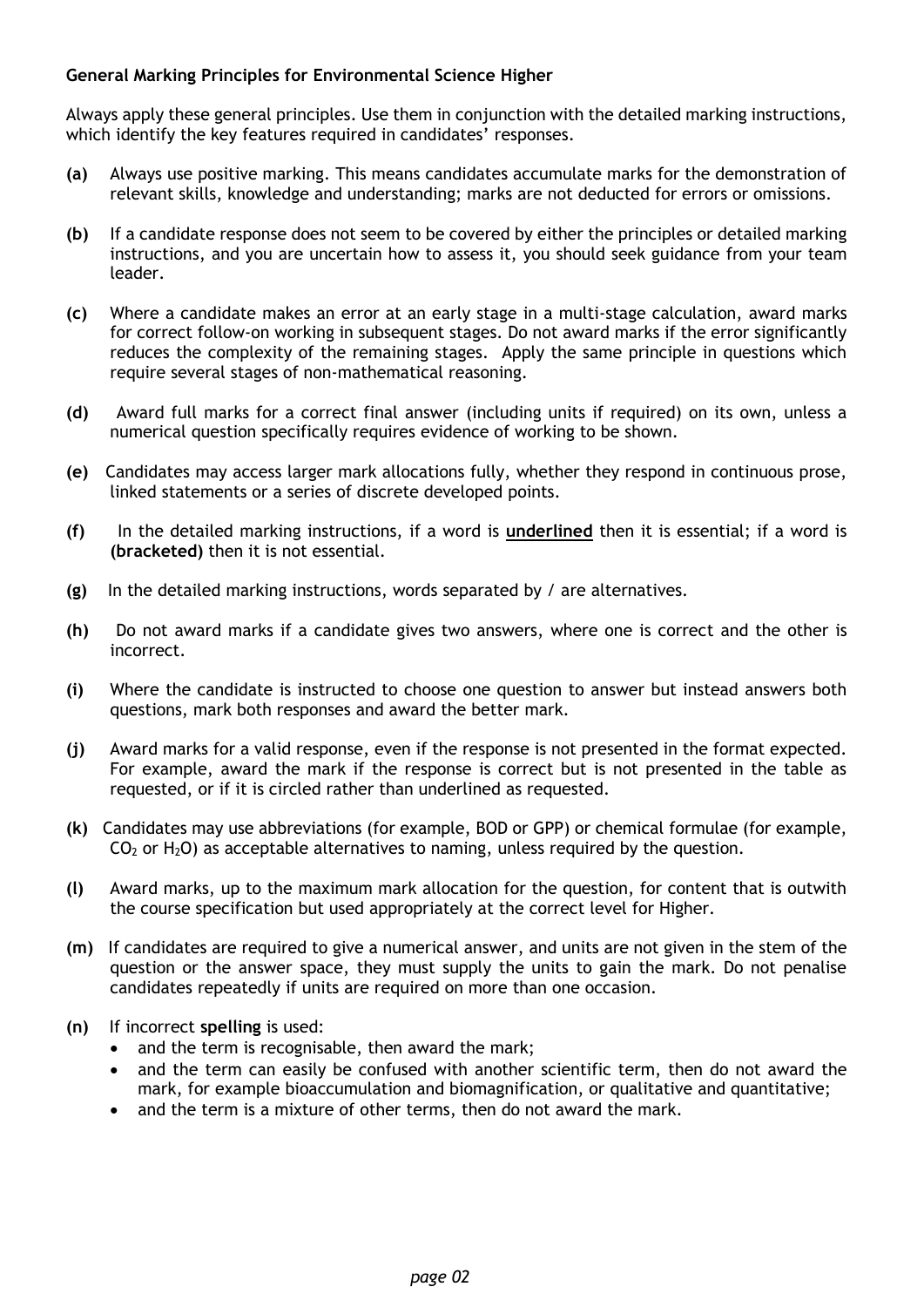- **(o)** When presenting data:
	- for marking purposes no distinction is made between bar charts (used to show discontinuous features, have descriptions on the x-axis and have separate columns) and histograms (used to show continuous features, have ranges of numbers on the x-axis and have contiguous columns)
	- other than in the case of bar charts/histograms, if the question asks for a particular type of graph or chart and the wrong type is given, then do not give the mark(s) for this. Where provided, marks may still be awarded for correctly labelling the axes, plotting the points, joining the points either with straight lines or curves (best fit rarely used), etc.
	- do not award the relevant mark if the graph uses less than 50% of the axes; if the *x* and *y* data are transposed; if 0 is plotted when no data for this is given (ie candidates should only plot the data given)
- **(p)** Award marks only for a valid response to the question asked. For example, in response to questions that ask candidates to:
	- **identify**, **name**, **give**, or **state**, they need only name or present in brief form;
	- **define,** they should give a statement of the definition;
	- **calculate**, they must determine a number from given facts, figures or information;
	- **compare**, they must demonstrate knowledge and understanding of the similarities and/or differences between things;
	- **describe**, they must provide a statement or structure of characteristics and/or features;
	- **evaluate**, they must make a judgement based on criteria;
	- **explain**, they must relate cause and effect and/or make relationships between things clear;
	- **outline**, they must provide a brief sketch of content more than naming but not a detailed description;
	- **predict**, they must suggest what may happen based on available information;
	- **suggest**, they must apply their knowledge and understanding of Environmental Science to a new situation. A number of responses are acceptable: marks will be awarded for any suggestions that are supported by knowledge and understanding of Environmental Science.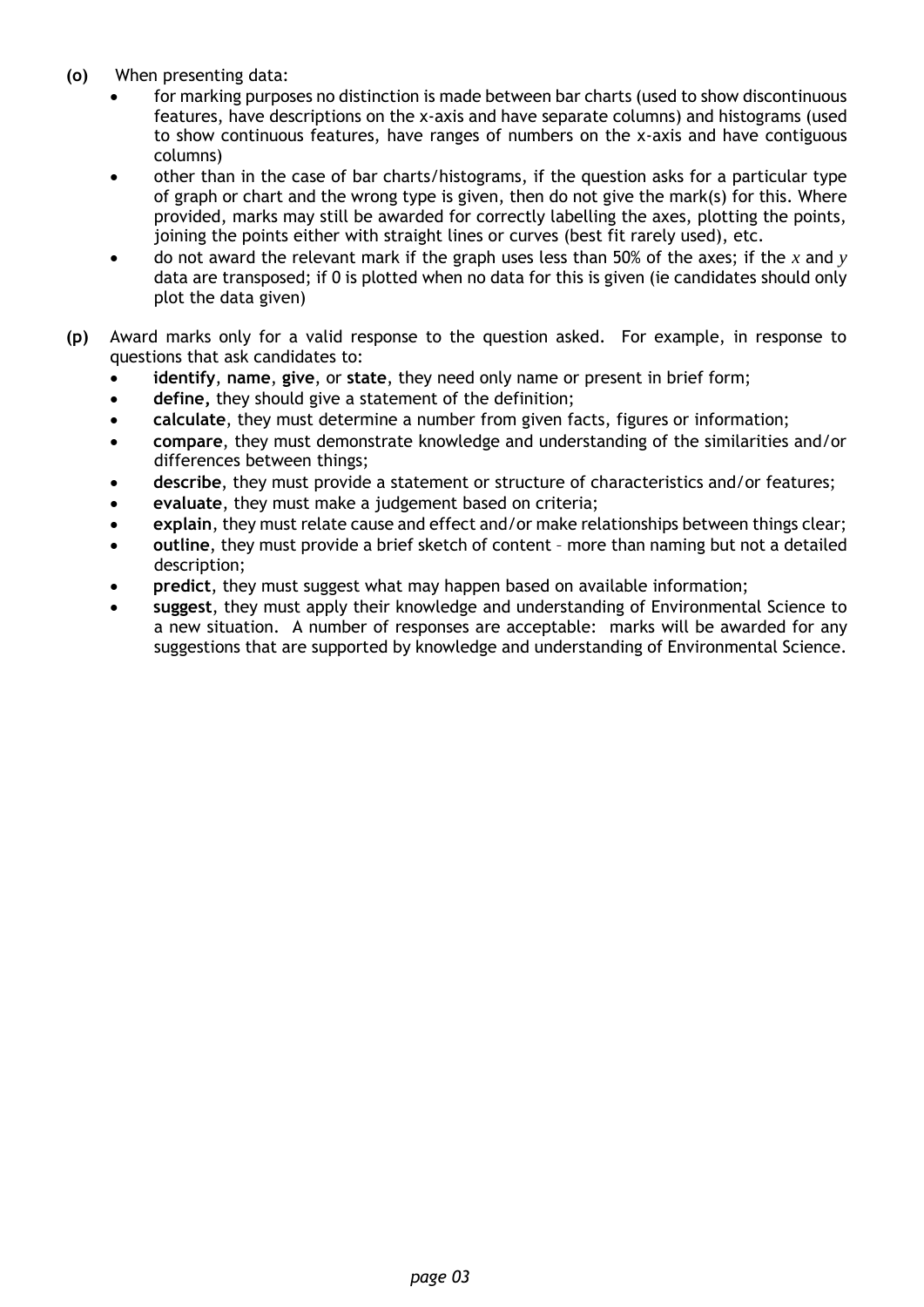#### **Marking Instructions for each question**

|    | Question |       | <b>Expected answer(s)</b>                                                                                                                                                                                                                                                                                                                                                | <b>Max</b><br>mark | <b>Additional guidance</b> |
|----|----------|-------|--------------------------------------------------------------------------------------------------------------------------------------------------------------------------------------------------------------------------------------------------------------------------------------------------------------------------------------------------------------------------|--------------------|----------------------------|
| 1. | (a)      | (i)   | (A) Social - loss of homes/loss of<br>jobs (farming/growing)/mass<br>movement of people to other areas/<br>contamination of freshwater<br>supplies/risk to public health or life.<br>Any other valid response.                                                                                                                                                           | 1                  | Any one                    |
|    |          | (ii)  | Economic - damage to properties<br>and infrastructure/cost of rescue &<br>recovery operations/destruction of<br>potential exported goods/loss of<br>working days in local area.<br>Any other valid response.                                                                                                                                                             | 1                  | Any one                    |
|    |          | (iii) | Environmental - destruction of<br>habitats/loss of biodiversity/fewer<br>trees means more CO <sub>2</sub> in atmosphere<br>contributing to global warming/<br>freshwater habitats blocked or lost.<br>Any other valid response.                                                                                                                                          | 1                  | Any one                    |
|    | (b)      |       | Area of low pressure (resulting in<br>high levels of precipitation).                                                                                                                                                                                                                                                                                                     | 1                  |                            |
|    | (c)      | (i)   | Plants remove water from soil<br>(through transpiration).<br><b>OR</b><br>Foliage absorbs rainfall energy and<br>reduces soil compaction from<br>raindrops.<br><b>OR</b><br>The root system binds soil particles.<br><b>OR</b><br>Vegetation slows runoff.<br><b>OR</b><br>Roots help maintain soil porosity/<br>permeability.<br><b>OR</b><br>Any other valid response. | $\overline{2}$     | Any two valid responses    |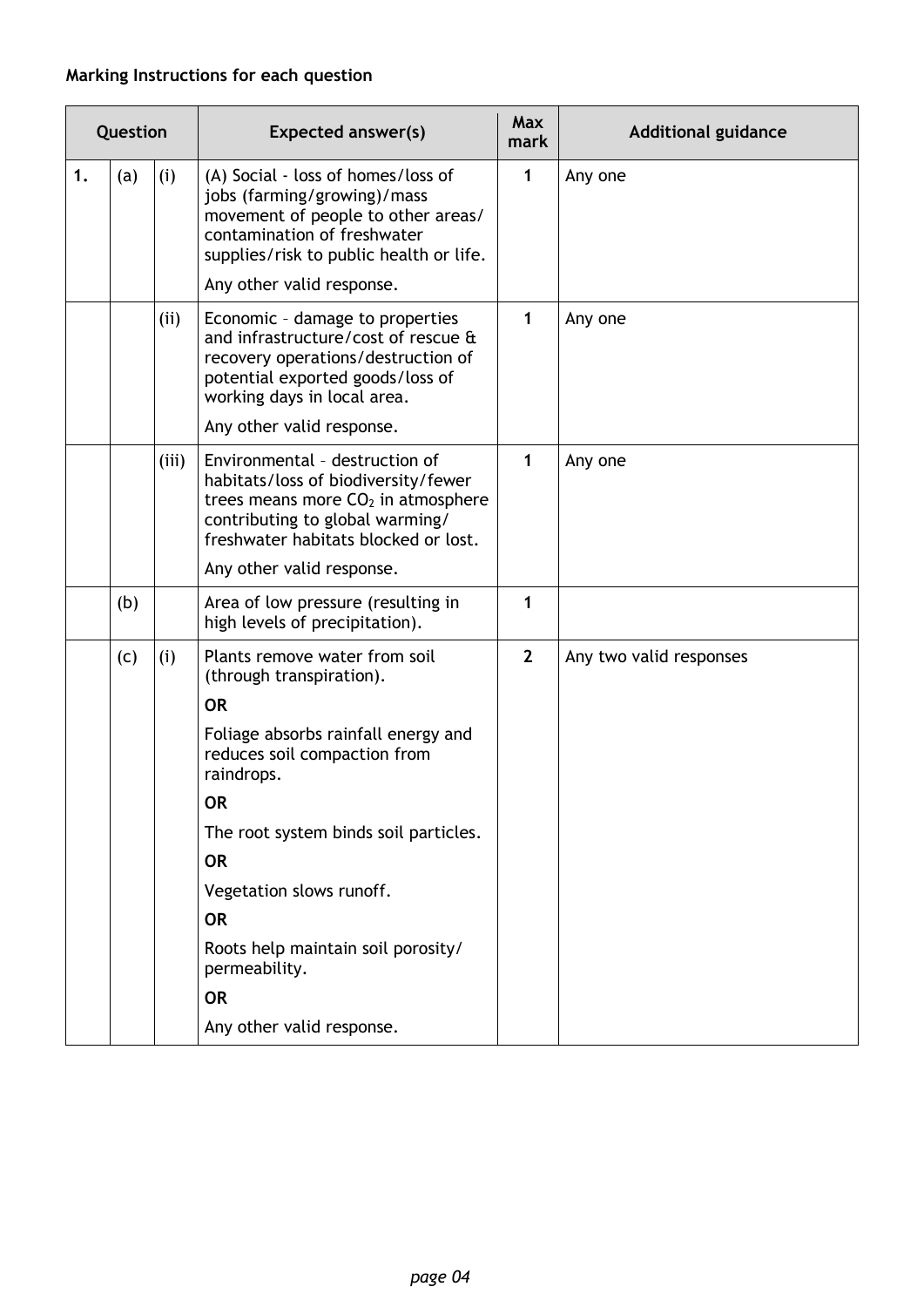| Question |     |       | <b>Expected answer(s)</b>                                                                                                                                                                                                                                                                                                                                                                                                                                                                            | <b>Max</b><br>mark      | <b>Additional guidance</b>                                                                                                                                                                                                                                                                                                                                                                                                                          |
|----------|-----|-------|------------------------------------------------------------------------------------------------------------------------------------------------------------------------------------------------------------------------------------------------------------------------------------------------------------------------------------------------------------------------------------------------------------------------------------------------------------------------------------------------------|-------------------------|-----------------------------------------------------------------------------------------------------------------------------------------------------------------------------------------------------------------------------------------------------------------------------------------------------------------------------------------------------------------------------------------------------------------------------------------------------|
| 1.       | (c) | (ii)  | Stable community/high biodiversity/<br>complex food webs/high biomass.                                                                                                                                                                                                                                                                                                                                                                                                                               | $\overline{2}$          | 1 mark for each valid response                                                                                                                                                                                                                                                                                                                                                                                                                      |
|          |     | (iii) | Secondary succession.<br>(1 mark)<br>(1 mark)<br>Because soil is present.<br><b>OR</b><br>Because plant species previously<br>inhabited the area/seed bank<br>available.<br>(1 mark)                                                                                                                                                                                                                                                                                                                 | $\overline{2}$          | 1 mark for type of succession.<br>1 mark for justification.                                                                                                                                                                                                                                                                                                                                                                                         |
|          |     | (iv)  | Each plant species alters the<br>environment, making it more<br>suitable for the next seral stage and<br>less suitable for itself.<br>(1 mark)<br>Description of changes to edaphic<br>characteristics due to plant activity<br>(eg establish root systems/<br>decomposition/nutrients). (1 mark)<br>Incoming seeds arrive via wind/<br>water/organisms (1 mark) or there<br>are pre-existing seeds present.<br>(1 mark)<br>New species outcompete established<br>species for resources.<br>(1 mark) | $\overline{3}$          | Max of 1 mark if only a description<br>of the sequence is given.                                                                                                                                                                                                                                                                                                                                                                                    |
| 2.       | (a) | (i)   | Constructive                                                                                                                                                                                                                                                                                                                                                                                                                                                                                         | 1                       | Accept divergent or tensional.                                                                                                                                                                                                                                                                                                                                                                                                                      |
|          |     | (ii)  | The movement is caused by<br>convection currents occurring in the<br>underlying mantle.<br>(1 mark)<br>Heat rises from the Earth's core/<br>centre and causes warmer low-<br>density material to rise.<br>(1 mark)<br>The rising material forces the<br>cooling current to diverge. (1 mark)<br>As the current diverges, it pulls the<br>plates apart.<br>(1 mark)                                                                                                                                   | $\overline{\mathbf{3}}$ | Response should focus on convection<br>currents driving plate movement,<br>and not on formation of new land.<br>If a diagram is included it should be<br>annotated. Max of 1 mark if a<br>diagram is included without<br>annotations or discussion.<br>Some candidates may use complex<br>terminology but basic processes<br>should be clearly explained.<br>Max 2 marks if the relationship<br>between temperature and density is<br>not explicit. |
|          | (b) | (i)   | Extra-terrestrial impacts/<br>gravitational contraction/decay of<br>radioactive elements.                                                                                                                                                                                                                                                                                                                                                                                                            | 1                       | Any one                                                                                                                                                                                                                                                                                                                                                                                                                                             |
|          |     | (ii)  | Geothermal                                                                                                                                                                                                                                                                                                                                                                                                                                                                                           | $\mathbf{1}$            | Accept ground source heat                                                                                                                                                                                                                                                                                                                                                                                                                           |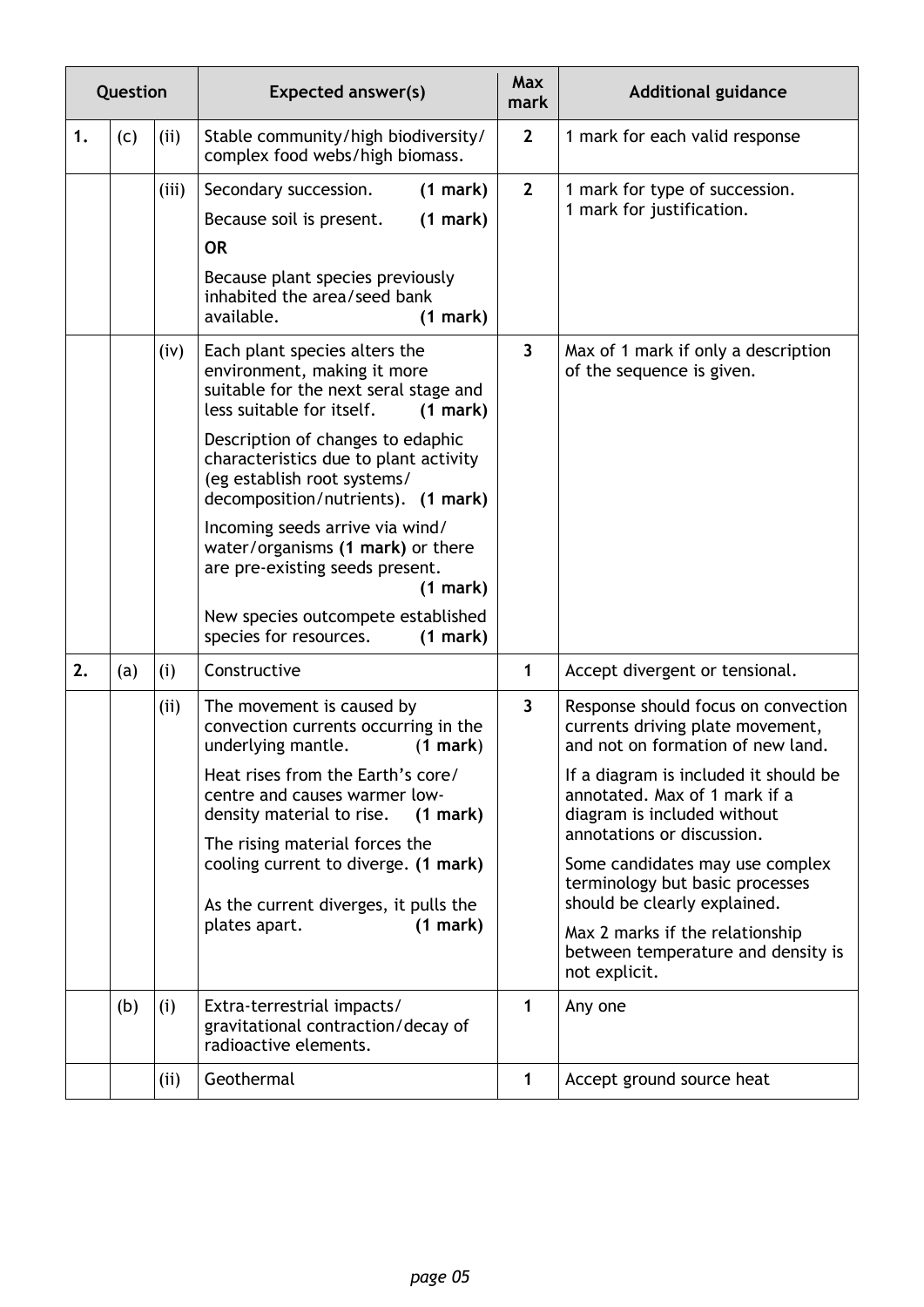|    | Question |       | <b>Expected answer(s)</b>                                                                                                                                                                                                                                                                                                                  | Max<br>mark    | <b>Additional guidance</b>                                                                                                                                                                                     |
|----|----------|-------|--------------------------------------------------------------------------------------------------------------------------------------------------------------------------------------------------------------------------------------------------------------------------------------------------------------------------------------------|----------------|----------------------------------------------------------------------------------------------------------------------------------------------------------------------------------------------------------------|
| 2. | (b)      | (iii) | High degree of volcanism/rising<br>magma brings heat nearer to the<br>Earth's surface.<br>(1 mark)<br>Rising magma (super) heats water<br>trapped in rocks and fractures.<br>(1 mark)<br>Boreholes can be sunk to extract the<br>hot water/steam (1 mark) and drive<br>turbines/generate electricity.<br>(1 mark)<br>Other valid response. | $\overline{2}$ | Two expanded responses                                                                                                                                                                                         |
|    |          | (iv)  | 125 ( $^{\circ}$ C km <sup>-1</sup> )                                                                                                                                                                                                                                                                                                      | $\overline{2}$ | $(15 - 5) \div (100 - 20) = 0.125$<br>$0.125 \times 1000 = 125$<br>1 mark for calculating gradient per<br>metre of depth = $0.125$<br>1 mark for multiplying x1000 to<br>arrive at gradient km <sup>-1</sup> . |
| 3. | (a)      | (i)   | An economy based on 'produce, use<br>and throw' with no attempt at<br>recovery of materials or energy.                                                                                                                                                                                                                                     | 1              | Response must imply the production,<br>use and discard of products.                                                                                                                                            |
|    |          | (ii)  | 66 million tonnes                                                                                                                                                                                                                                                                                                                          | $\overline{2}$ | $32 + 40 + 12 = 84\%$ (1 mark)<br>$0.84 \times 78 = 65.52$ million tonnes<br>(1mark)<br>Accept $65.5$ or $65.52$<br>Accept alternative calculation<br>method.<br>Unit required.                                |
|    |          | (iii) | Less food waste produced because<br>packaging protects food.<br><b>OR</b><br>Less greenhouse gases produced per<br>unit during transport (due to being<br>lightweight).<br><b>OR</b><br>Reduces deforestation for<br>cardboard-based packaging.<br><b>OR</b><br>Any other valid response.                                                  | 1              | Any one.<br>Recycling may be identified as an<br>advantage if reference is made to<br>environmental benefit.                                                                                                   |
|    |          | (iv)  | 3:10:8                                                                                                                                                                                                                                                                                                                                     | 1              | Do not accept % as a unit in the<br>ratio.                                                                                                                                                                     |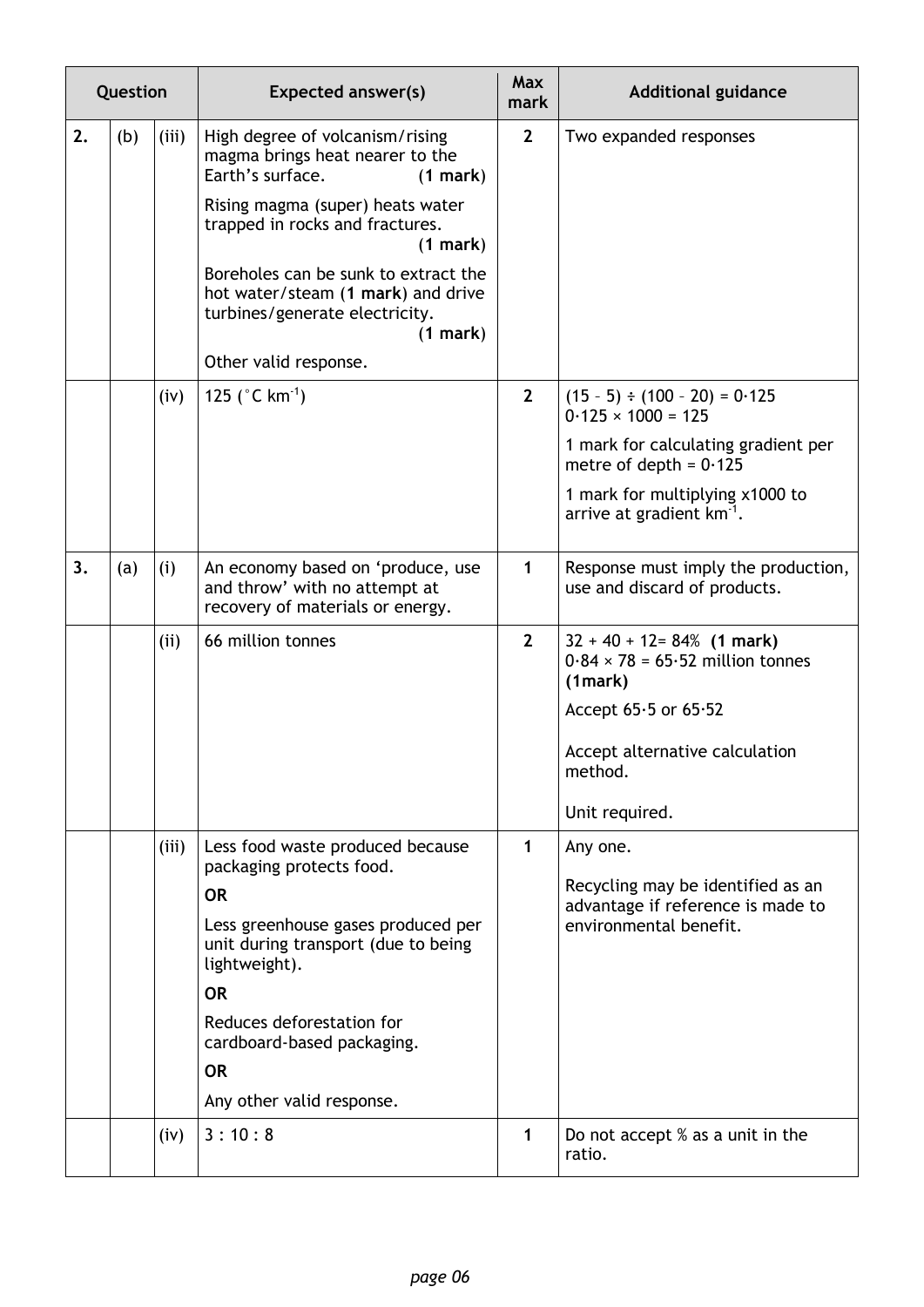|    | Question |       | <b>Expected answer(s)</b>                                                                                                                                                                                                                                                                                                                                                                                                                                                                                                                                                                                                                                                                                                                                                                           | <b>Max</b><br>mark | <b>Additional guidance</b>                                                                                                                                                                                     |
|----|----------|-------|-----------------------------------------------------------------------------------------------------------------------------------------------------------------------------------------------------------------------------------------------------------------------------------------------------------------------------------------------------------------------------------------------------------------------------------------------------------------------------------------------------------------------------------------------------------------------------------------------------------------------------------------------------------------------------------------------------------------------------------------------------------------------------------------------------|--------------------|----------------------------------------------------------------------------------------------------------------------------------------------------------------------------------------------------------------|
| 3. | (b)      | (i)   | Increased population/consumer<br>demands/globalisation of supply<br>chains/obsolescence of technological<br>goods                                                                                                                                                                                                                                                                                                                                                                                                                                                                                                                                                                                                                                                                                   | $\overline{2}$     | Any two<br>Response must refer to an increase<br>in plastic production.                                                                                                                                        |
|    | (b)      | (ii)  | Recycling<br>Advantages:<br>Minimises waste products in<br>$\bullet$<br>landfills.<br>Recycling can help minimise<br>$\bullet$<br>greenhouse gases produced from<br>the development of products<br>from raw materials.<br>Raises public awareness of<br>$\bullet$<br>environmental issues.<br>Disadvantages:<br>Additional infrastructure costs of<br>$\bullet$<br>separating waste.<br>Pollutants produced from the<br>$\bullet$<br>breakdown of materials can harm<br>the environment.<br>Incineration<br>Advantages:<br>Reduces mass and volume of<br>$\bullet$<br>waste.<br>Can be used to generate energy.<br>٠<br>Disadvantages:<br>Produces gases which can<br>$\bullet$<br>contribute to the enhanced<br>greenhouse effect.<br>Loss of materials.<br><b>OR</b><br>Any other valid response. | $\overline{3}$     | 1 mark per valid advantage or<br>disadvantage.<br>Response must include at least one<br>advantage and one disadvantage.<br>Max of 2 marks if either is omitted.                                                |
|    | (c)      | (i)   | The (gradual) build-up (over time) of<br>a chemical/heavy metal/toxin in the<br>tissues of a living organism.                                                                                                                                                                                                                                                                                                                                                                                                                                                                                                                                                                                                                                                                                       | 1                  | Do not accept species in place of<br>organism.                                                                                                                                                                 |
|    |          | (ii)  | As the plastics build up in the marine<br>environment, so too would the toxic<br>PBTs.<br>(1 mark)<br>(The plastics are consumed by<br>seabirds and PBTs build-up in their<br>tissues.)<br>This is repeated at each trophic<br>level, so concentration of PBT<br>increases and reaches lethal levels<br>at top of food chain.<br>(1 mark)                                                                                                                                                                                                                                                                                                                                                                                                                                                           | $\overline{2}$     | Biomagnification alone is not<br>sufficient. Response must link<br>increased levels of bioaccumulation/<br>more plastics within the<br>environment with biomagnification<br>of the PBTs - not of the plastics. |
|    |          | (iii) | beaver/red kite/capercaillie                                                                                                                                                                                                                                                                                                                                                                                                                                                                                                                                                                                                                                                                                                                                                                        | 1                  | Any other valid response                                                                                                                                                                                       |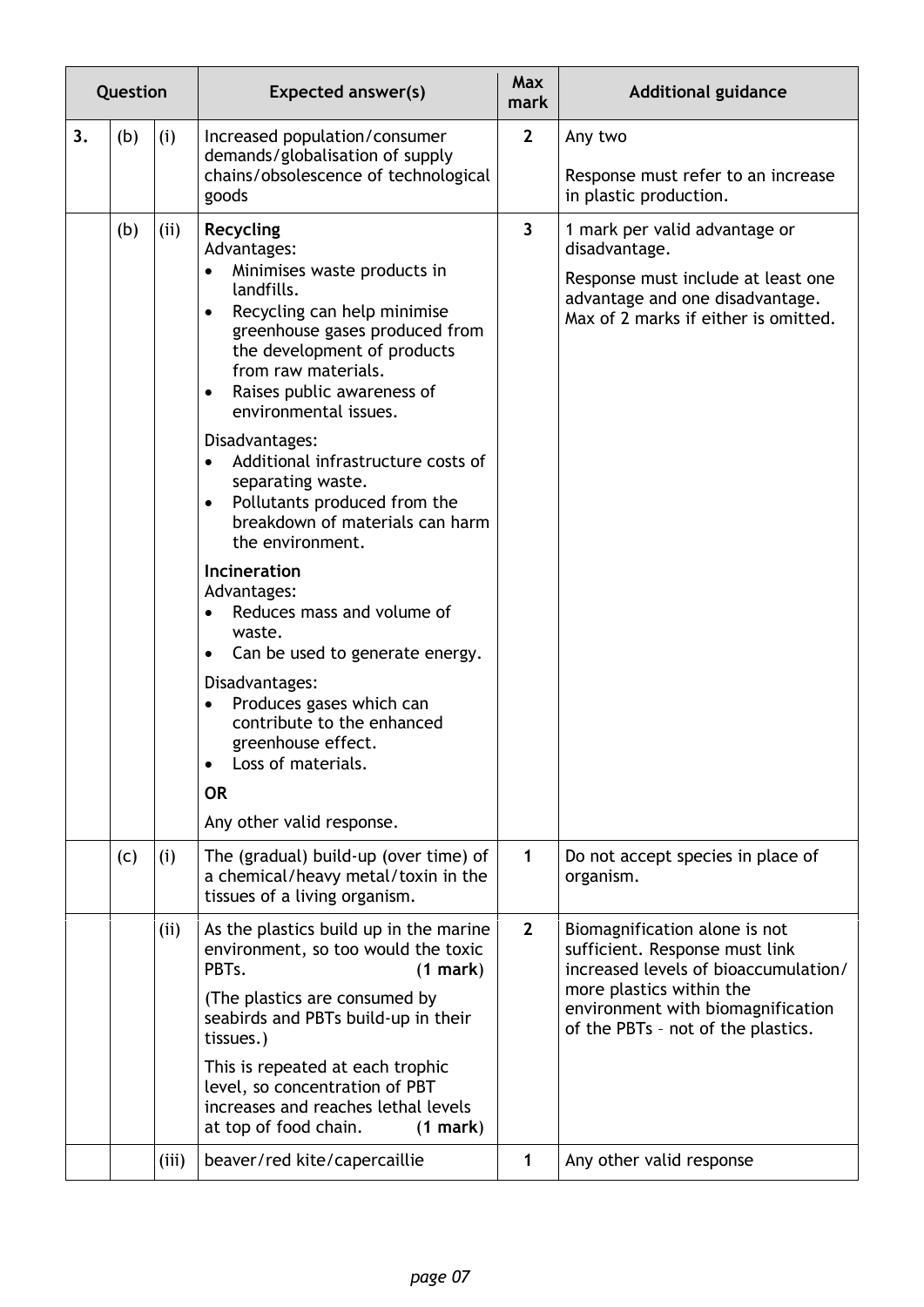|    | Question |      | <b>Expected answer(s)</b>                                                                                                                    | <b>Max</b><br>mark      | <b>Additional guidance</b>                                                                                    |
|----|----------|------|----------------------------------------------------------------------------------------------------------------------------------------------|-------------------------|---------------------------------------------------------------------------------------------------------------|
| 4. | (a)      | (i)  | Uranium/uranium ore/U235/<br>plutonium/U/Pu/235U                                                                                             | $\mathbf{1}$            | Accept reference to thorium                                                                                   |
|    |          | (ii) | Nucleus that can be easily split.                                                                                                            | $\mathbf{1}$            | Accept reference to the nucleus<br>being unstable.                                                            |
|    |          |      | <b>OR</b>                                                                                                                                    |                         |                                                                                                               |
|    |          |      | A long half-life.                                                                                                                            |                         |                                                                                                               |
|    |          |      | <b>OR</b>                                                                                                                                    |                         |                                                                                                               |
|    |          |      | A large amount of energy can be<br>produced from a small mass.                                                                               |                         |                                                                                                               |
|    | (b)      |      | Nucleus splits into 2 smaller nuclei<br>(1 mark) releasing neutrons and<br>heat energy.<br>(1 mark)                                          | $\overline{\mathbf{4}}$ | Do not accept use of control rods as<br>question is asking about the process<br>of generation rather than the |
|    |          |      | Neutrons hit other nuclei causing<br>them to split/causing a chain<br>(1 mark)<br>reaction to occur.                                         |                         | control.<br>Do not accept reference to                                                                        |
|    |          |      | Heat energy is then used to heat<br>water and generate steam (1 mark)<br>which then turns turbines to<br>generate electrical power. (1 mark) |                         | protons/electrons in place of<br>neutrons.                                                                    |
|    | (c)      |      | 12.5(%)                                                                                                                                      | $2^{1}$                 | $100\% \rightarrow 4$ hours 50% $\rightarrow 8$ hours 25%<br>$\rightarrow$ 12 hours 12.5%                     |
|    |          |      |                                                                                                                                              |                         | 1 mark for showing 3 half-lives.<br>1 mark for correct answer.                                                |
|    | (d)      |      | Enforcing legislation.<br><b>OR</b>                                                                                                          | $\mathbf{2}$            | Any two                                                                                                       |
|    |          |      | Advising Scottish ministers/Local<br>Authority planners/landowners/land<br>managers/land users/voluntary<br>organisations.                   |                         |                                                                                                               |
|    |          |      | <b>OR</b>                                                                                                                                    |                         |                                                                                                               |
|    |          |      | Shaping national policies.                                                                                                                   |                         |                                                                                                               |
|    |          |      | <b>OR</b>                                                                                                                                    |                         |                                                                                                               |
|    |          |      | Educating public.                                                                                                                            |                         |                                                                                                               |
|    |          |      | <b>OR</b>                                                                                                                                    |                         |                                                                                                               |
|    |          |      | Research and monitoring.                                                                                                                     |                         |                                                                                                               |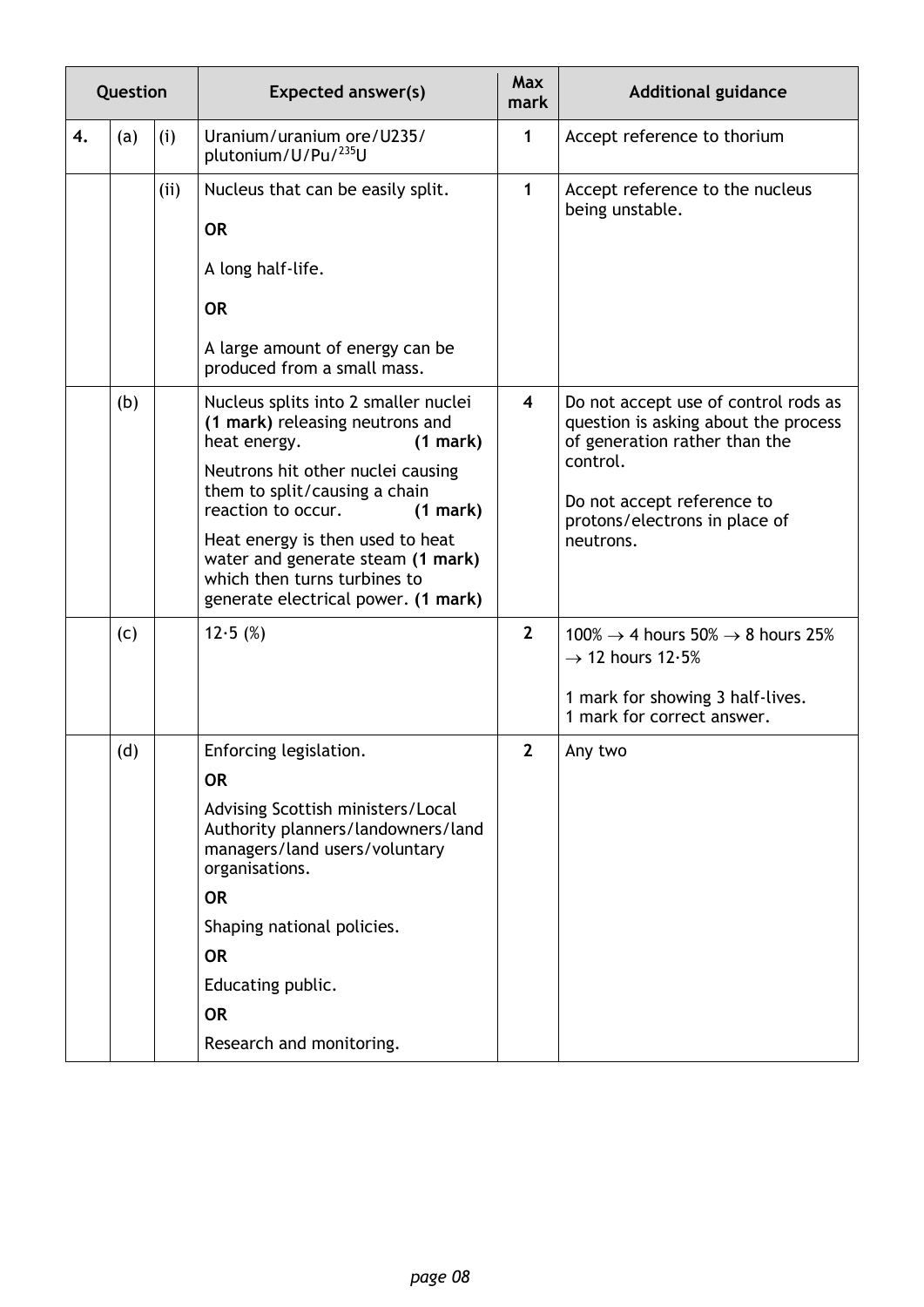|    | Question |      | <b>Expected answer(s)</b>                                                                                               | <b>Max</b><br>mark | <b>Additional guidance</b>                                    |
|----|----------|------|-------------------------------------------------------------------------------------------------------------------------|--------------------|---------------------------------------------------------------|
| 5. | (a)      | (i)  | Red grouse consume seeds and/or<br>insects, black grouse do not.                                                        | 1                  | Accept reference to varied diet of<br>the grouse.             |
|    |          |      | <b>OR</b>                                                                                                               |                    | Comparison must be drawn with                                 |
|    |          |      | Black grouse consume decayed plant<br>matter, red grouse do not.                                                        |                    | both species                                                  |
|    |          | (ii) | Increase in hen harrier/golden eagle<br>numbers (due to a greater<br>availability of prey).                             | $\overline{2}$     | Any two                                                       |
|    |          |      | <b>OR</b>                                                                                                               |                    |                                                               |
|    |          |      | Decrease in heather (due to<br>overgrazing).                                                                            |                    |                                                               |
|    |          |      | <b>OR</b>                                                                                                               |                    |                                                               |
|    |          |      | Decrease in insects (due to<br>predation).                                                                              |                    |                                                               |
|    |          |      | <b>OR</b>                                                                                                               |                    |                                                               |
|    |          |      | Decrease in field vole/black grouse<br>(due to increased competition).                                                  |                    |                                                               |
|    |          |      | <b>OR</b>                                                                                                               |                    |                                                               |
|    |          |      | Any other valid response.                                                                                               |                    |                                                               |
|    | (b)      | (i)  | Ecological efficiency.                                                                                                  | 1                  |                                                               |
|    |          | (ii) | Ectotherms do not use energy to<br>maintain body temperature (1 mark)                                                   | $\overline{2}$     | Response should related to energy<br>transfer for full marks. |
|    |          |      | <b>AND</b>                                                                                                              |                    |                                                               |
|    |          |      | therefore there is more energy<br>available for the next trophic level<br>(1 mark)                                      |                    |                                                               |
| 5. | (c)      | (i)  | Plagioclimax.                                                                                                           | $\mathbf{1}$       |                                                               |
|    |          | (ii) | Positive impacts:                                                                                                       | 1                  | 1 mark for a valid positive impact                            |
|    |          | (A)  | Muirburn increases biodiversity as<br>the shorter heather provides<br>shelter/food for a greater variety of<br>species. |                    | 1 mark for a valid negative impact                            |
|    |          |      | <b>OR</b>                                                                                                               |                    |                                                               |
|    |          |      | Rotational burning can prevent<br>natural fire from spreading across<br>vast peatlands.                                 |                    |                                                               |
|    |          |      | <b>OR</b>                                                                                                               |                    |                                                               |
|    |          |      | It creates a habitable environment<br>for red grouse which are a valuable<br>game bird.                                 |                    |                                                               |
|    |          |      | Any other valid response.                                                                                               |                    |                                                               |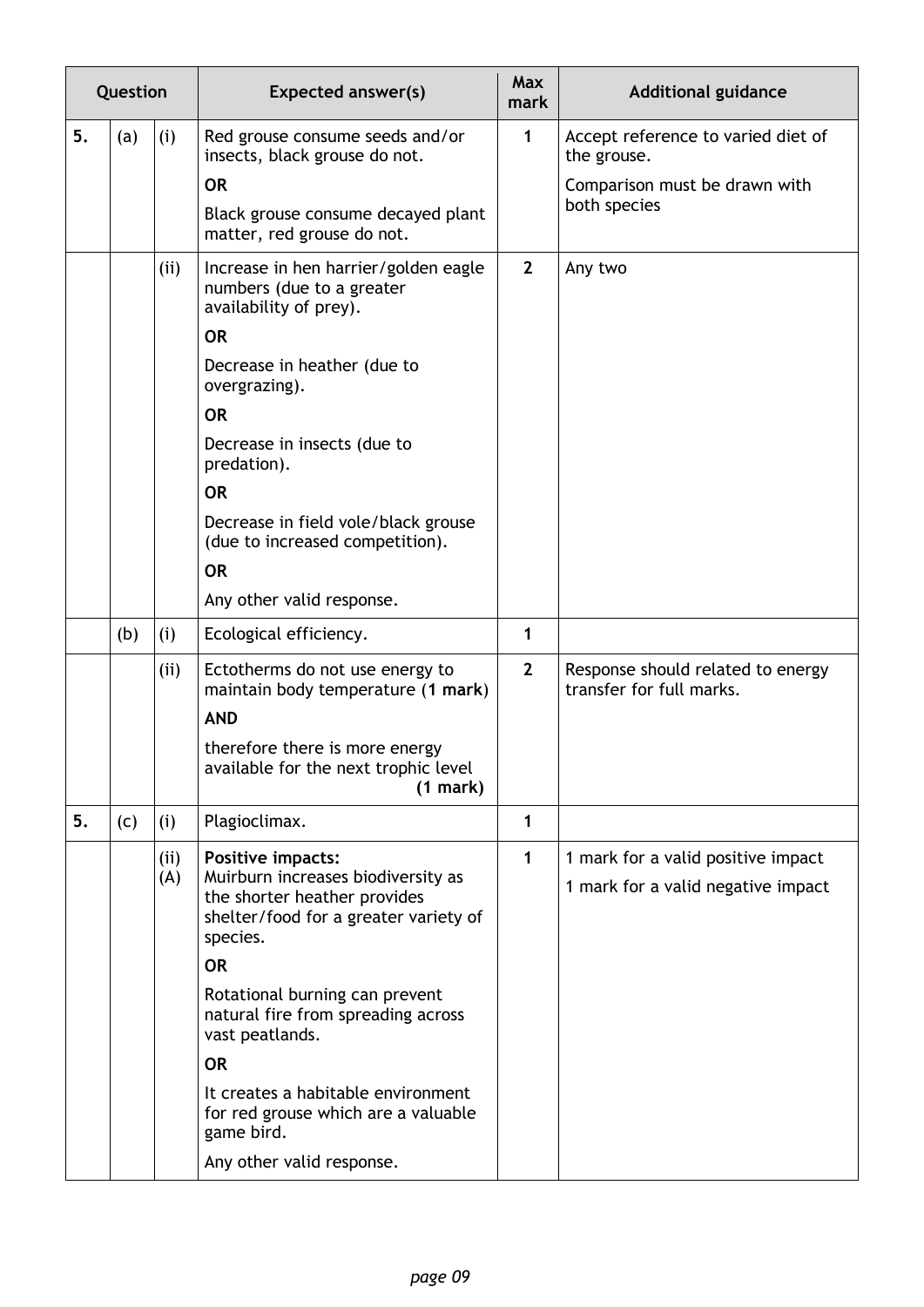|    | Question |             | <b>Expected answer(s)</b>                                                                                                                                                                                                                                                                                                                                             | Max<br>mark    | <b>Additional guidance</b>                                                                                           |
|----|----------|-------------|-----------------------------------------------------------------------------------------------------------------------------------------------------------------------------------------------------------------------------------------------------------------------------------------------------------------------------------------------------------------------|----------------|----------------------------------------------------------------------------------------------------------------------|
| 5. | (c)      | (ii)<br>(B) | <b>Negative impacts:</b><br>The nests of ground nesting birds are<br>destroyed by fire, reducing their<br>population.<br><b>OR</b><br>Burning heather releases CO <sub>2</sub><br>contributing to anthropogenic<br>climate change.<br><b>OR</b><br>Muirburn can damage peatland<br>which is a large carbon sink.<br><b>OR</b><br>Any other valid response.            | 1              |                                                                                                                      |
| 6. | (a)      |             | Combustible biomass.<br><b>OR</b><br>A fuel derived from biomass.                                                                                                                                                                                                                                                                                                     | 1              | Accept reference to organic material                                                                                 |
|    | (b)      |             | Plants can be regrown in a relatively<br>short space of time/can be replaced<br>(1 mark)<br><b>AND</b><br>therefore will not run out. (1 mark)<br>Energy comes from sun/<br>photosynthesis/sun constantly<br>available<br>(1 mark)<br><b>AND</b><br>does not utilise any finite sources in<br>their production.<br>(1 mark)<br><b>OR</b><br>Any other valid response. | $\overline{2}$ | Must be an expanded response<br>connecting a property of biofuels<br>with a property of renewable energy<br>sources. |
|    | (c)      |             | Destruction of habitat/loss of<br>biodiversity/reduced capacity for<br>food production/lack of food<br>availability/food prices increase<br>Other valid response.                                                                                                                                                                                                     | 1              | Any one<br>Reference to greenhouse gases must<br>be linked to production and not<br>consumption.                     |
|    | (d)      | (i)         | Biomethanol/biodiesel/biocrude oil/<br>other appropriate response.                                                                                                                                                                                                                                                                                                    | 1              | Any one<br>Not bioethanol                                                                                            |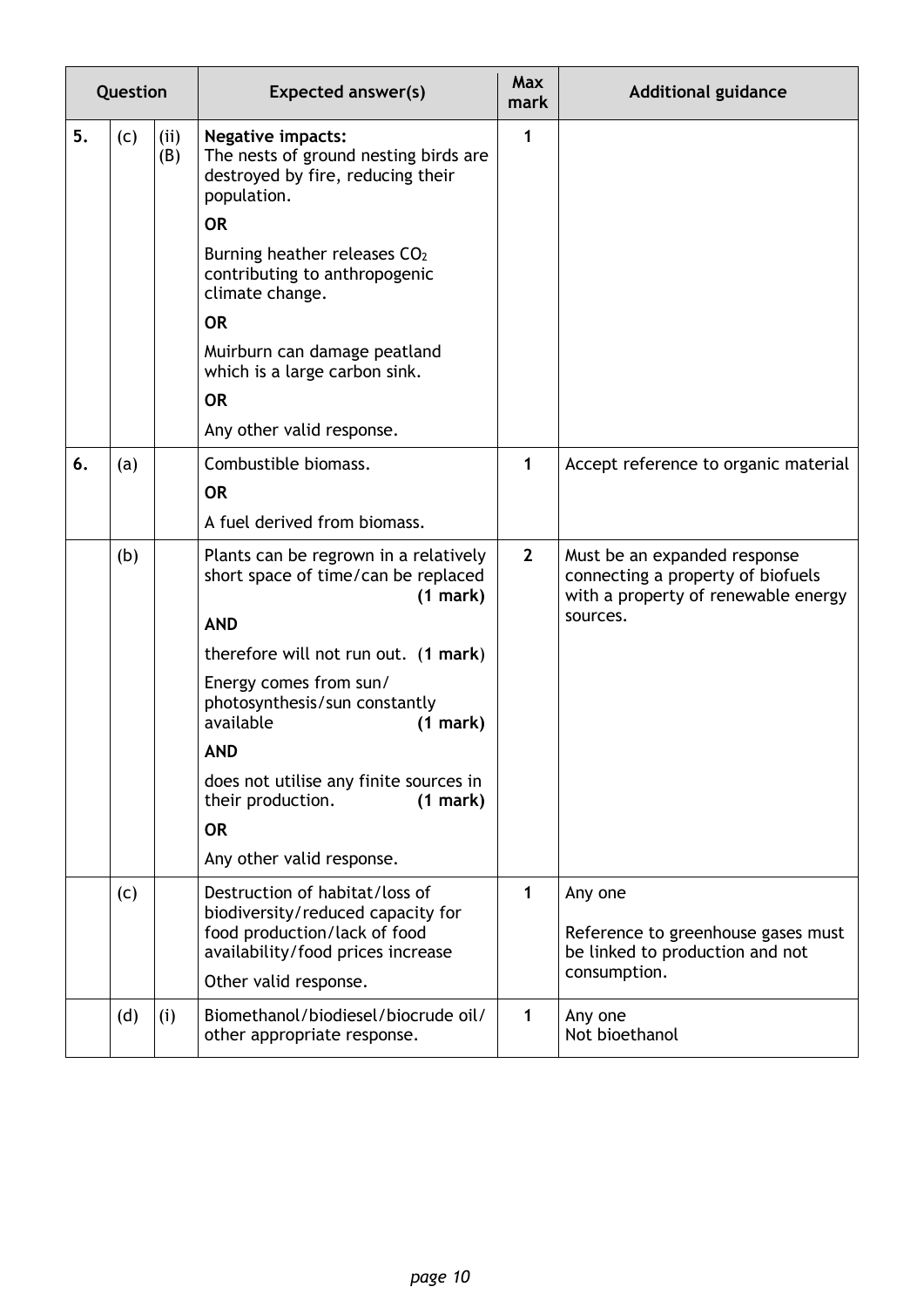|    | Question |      | <b>Expected answer(s)</b>                                                                                                                                                                                                                                                                                               | <b>Max</b><br>mark      | <b>Additional guidance</b>                                                                                                                                                                                                                                                                                                          |
|----|----------|------|-------------------------------------------------------------------------------------------------------------------------------------------------------------------------------------------------------------------------------------------------------------------------------------------------------------------------|-------------------------|-------------------------------------------------------------------------------------------------------------------------------------------------------------------------------------------------------------------------------------------------------------------------------------------------------------------------------------|
| 6. | (d)      | (ii) | Add lid on beaker/move flame<br>$\bullet$<br>closer to beaker/insulate beaker<br>to avoid heat loss.<br>Suspend thermometer to ensure<br>it is not directly heated.<br>Heat shield around burner to<br>$\bullet$<br>help reduce heat loss.<br>Stir water to ensure even<br>$\bullet$<br>distribution of heat.           | $\overline{2}$          | 1 mark for example<br>1 mark for justification<br>Answer should refer to experimental<br>set-up and not experimental<br>procedure.                                                                                                                                                                                                  |
|    | (e)      |      | Correct plotting of data (1 mark)<br>Correct labelling of x-axis bars and<br>category (1 mark)<br>Completion of key (1 mark)                                                                                                                                                                                            | $\overline{\mathbf{3}}$ | All bars must be correctly plotted,<br>with $\frac{1}{2}$ box tolerance permitted.                                                                                                                                                                                                                                                  |
|    | (f)      |      | <b>Justification</b><br>Bioethanol: 8.5 energy content/kg<br>which is lower than petrol $(13.0)$<br>(1 mark) but also producing a lower<br>$CO2$ output, 1.9 compared to petrol<br>of $3.3$ (1 mark) therefore better for<br>environment (1 mark)<br>Petrol: converse of bioethanol<br>therefore better fuel efficiency | $\overline{3}$          | If generalisation given but no data<br>plus conclusion (max 2 marks)<br>If one aspect given including data<br>plus conclusion (max 2 marks)<br>If one aspect but no data plus<br>conclusion (1 mark)<br>Conclusion with no reference to<br>data/table (0 marks)<br>Give credit if a candidate considers<br>$CO2/kWh$ for each fuel. |
| 7. | (a)      |      | Rapid population growth in a<br>freshwater scarcity area.<br><b>OR</b><br>Competition between areas over<br>natural resources.<br><b>OR</b><br>Over-extraction/poor management<br>of existing supply.<br><b>OR</b><br>Any other valid response.                                                                         | 1                       | Response must link to water<br>security, not just increased demand<br>No marks for climate change as low<br>rainfall/high temp already given                                                                                                                                                                                        |
|    | (b)      | (i)  | Water is dripped onto soil surface<br>above roots/directly onto root zone.<br>(1 mark)<br>Reducing water lost through<br>evaporation/less water required due<br>to lower evaporation rate. (1 mark)                                                                                                                     | $\overline{2}$          | 2 <sup>nd</sup> mark must link to volume of<br>water used.                                                                                                                                                                                                                                                                          |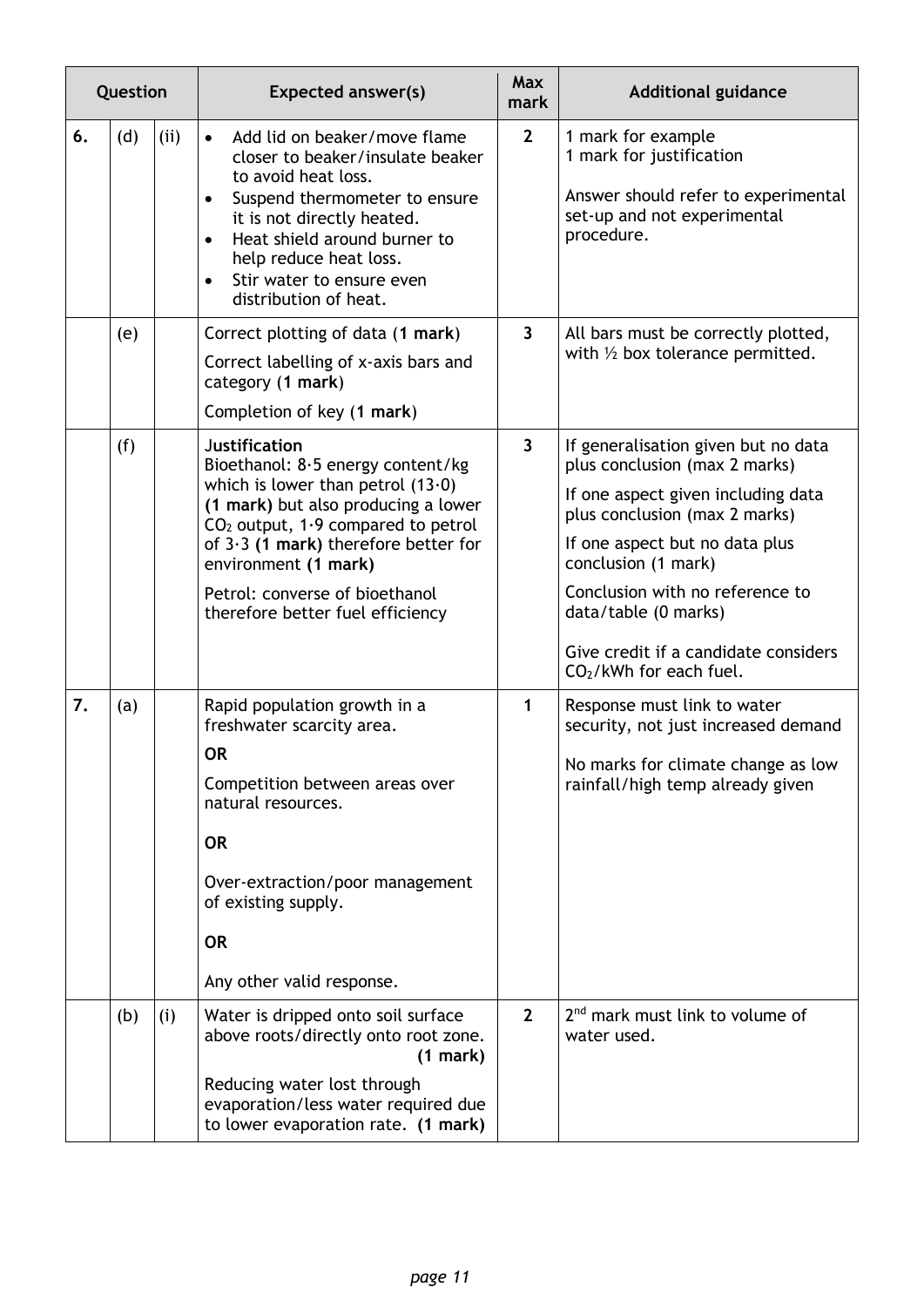|    | Question |      | <b>Expected answer(s)</b>                                                                                                                                                                                                                                                                                                                        | <b>Max</b><br>mark | <b>Additional guidance</b>                                                                                                                                                                                                                                                                                                                                                                                                  |
|----|----------|------|--------------------------------------------------------------------------------------------------------------------------------------------------------------------------------------------------------------------------------------------------------------------------------------------------------------------------------------------------|--------------------|-----------------------------------------------------------------------------------------------------------------------------------------------------------------------------------------------------------------------------------------------------------------------------------------------------------------------------------------------------------------------------------------------------------------------------|
| 7. | (b)      | (ii) | Growing drought resistant crops.<br><b>OR</b><br>Any other valid response.                                                                                                                                                                                                                                                                       | 1                  | Accept hydroponics or mulching.<br>Not just GM crops.                                                                                                                                                                                                                                                                                                                                                                       |
|    | (c)      |      | Blackwater is waste water and<br>sewage from toilets whereas<br>greywater is domestic waste water<br>other than sewage.                                                                                                                                                                                                                          | 1                  | Must draw comparison between<br>greywater and blackwater.                                                                                                                                                                                                                                                                                                                                                                   |
|    | (d)      | (i)  | A policy is a plan of action that<br>focuses on a specific target.                                                                                                                                                                                                                                                                               | 1                  | Focus is on an aim and not on use of<br>legislation.                                                                                                                                                                                                                                                                                                                                                                        |
|    |          | (ii) | Campaigns advising tourists of the<br>problem and how to conserve water.<br><b>OR</b><br>A 'tourist tax' to invest in water<br>infrastructure like piping.<br><b>OR</b><br>Regulations requiring tourist<br>businesses to cut down water usage/<br>limit tourist numbers to reduce<br>demand on water.<br><b>OR</b><br>Any other valid response. | 1                  | Response must be linked to<br>conservation of water.<br>Not desalination, as this doesn't<br>conserve water.                                                                                                                                                                                                                                                                                                                |
| 7. | (e)      | (i)  | <b>Species distribution:</b><br>Change (increase or decrease)<br>(1 mark) because:<br>Change in a specific abiotic<br>$\bullet$<br>factor<br>(1 mark)<br>Impact on distribution (1 mark)<br>$\bullet$                                                                                                                                            | $\overline{2}$     | Accept an example of species<br>distribution, for instance:<br>Orcas are moving south because of<br>changes to migratory patterns of<br>their prey, due to rising oceanic<br>temperatures.<br>Could include:<br>Abiotic factors changing which<br>allows different species to exploit<br>the area/local extinction<br>(1 mark)<br>Changes to migratory patterns<br>$\bullet$<br>(1 mark)<br>Habitat destruction<br>(1 mark) |
|    |          | (ii) | Soil Stability:<br>Change in a specific abiotic<br>$\bullet$<br>factor<br>$(1$ mark $)$<br>Impact on soil stability (1 mark)<br>$\bullet$                                                                                                                                                                                                        | $2^{1}$            | Accept an example, for instance:<br>Increase in precipitation leading to<br>waterlogged soils, which decreases<br>stability leading to mud slides.<br><b>OR</b><br>Increase in evaporation levels<br>leading to lower soil moisture,<br>resulting in soil erosion.                                                                                                                                                          |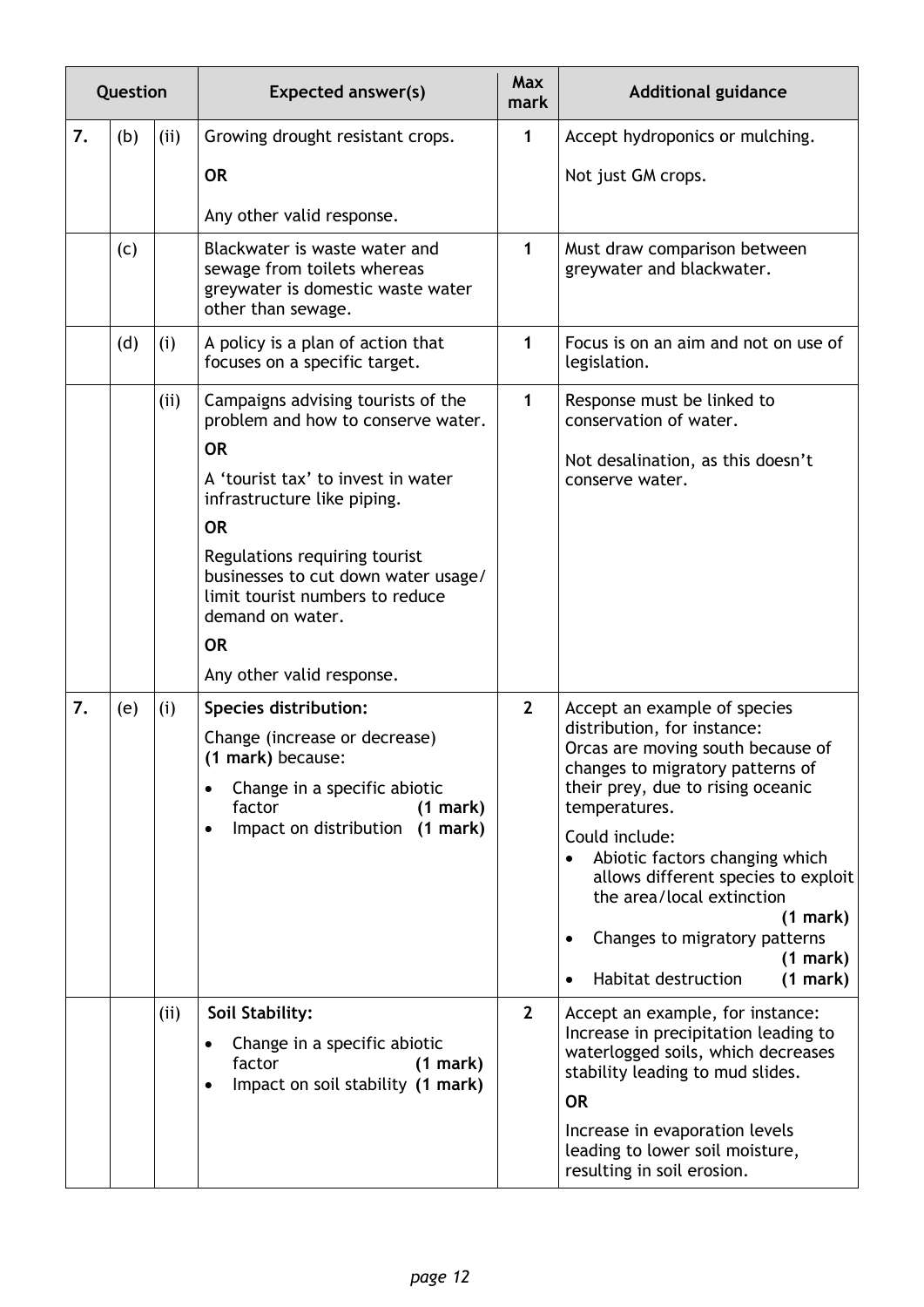| Question |   |     | <b>Expected answer(s)</b>                                                                                                                                                                                                                                                                                                                                                                                                                                                                                                                                                                                                                                                                                                                                                                                                                                                                                                                                                                                                                                                             | <b>Max</b><br>mark | <b>Additional guidance</b>                                                                                                                                                                                                                                                                                                                                                                                                                                                                                                                                                                                                                                                                                 |
|----------|---|-----|---------------------------------------------------------------------------------------------------------------------------------------------------------------------------------------------------------------------------------------------------------------------------------------------------------------------------------------------------------------------------------------------------------------------------------------------------------------------------------------------------------------------------------------------------------------------------------------------------------------------------------------------------------------------------------------------------------------------------------------------------------------------------------------------------------------------------------------------------------------------------------------------------------------------------------------------------------------------------------------------------------------------------------------------------------------------------------------|--------------------|------------------------------------------------------------------------------------------------------------------------------------------------------------------------------------------------------------------------------------------------------------------------------------------------------------------------------------------------------------------------------------------------------------------------------------------------------------------------------------------------------------------------------------------------------------------------------------------------------------------------------------------------------------------------------------------------------------|
| 8.       | A | (a) | Factors limiting population growth<br>include resource availability<br>(1 mark), density dependent factors<br>(1 mark) and density independent<br>factors. (1 mark) (max of 2 marks)<br>Initially, as long as there are<br>sufficient resources available, the<br>population size will increase.<br>(1 mark)<br><b>Exponential population growth:</b><br>(Under this model) the rate of<br>population growth stays the same<br>regardless of resource limits or<br>density-dependent factors. (1 mark)<br>The population will grow faster as it<br>grows larger<br>(1 mark)<br>A graph showing exponential<br>population growth will have a<br>J-shape curve.<br>(1 mark)<br>Exponential growth is not<br>sustainable in nature as eventually<br>the population's resource demands<br>must outstrip availability. (1 mark)<br><b>OR</b><br>be affected by density-dependent<br>factors<br>(1 mark)<br><b>AND</b><br>the death rate will start to exceed<br>birth rate<br>(1 mark)<br><b>AND</b><br>the population will decrease<br>(1 mark)<br><b>OR</b><br>Any other valid response. | 10                 | Max of 7 marks for exponential<br>population growth.<br>Max of 7 marks for logistic<br>exponential growth.<br>Max of 1 mark for naming a density<br>dependent or independent factor<br>Give credit for appropriate diagrams<br>eg population growth graphs. These<br>should be supported with<br>explanations, otherwise max of<br>1 mark for each.<br>Do not double credit where a similar<br>point is made in both sections.<br>Responses should be well-structured<br>and marker judgement should be<br>used where bullet points have been<br>included. These are acceptable for<br>listing items or points, but it is<br>expected that the candidate will<br>then discuss each item in more<br>detail. |
|          |   |     |                                                                                                                                                                                                                                                                                                                                                                                                                                                                                                                                                                                                                                                                                                                                                                                                                                                                                                                                                                                                                                                                                       |                    |                                                                                                                                                                                                                                                                                                                                                                                                                                                                                                                                                                                                                                                                                                            |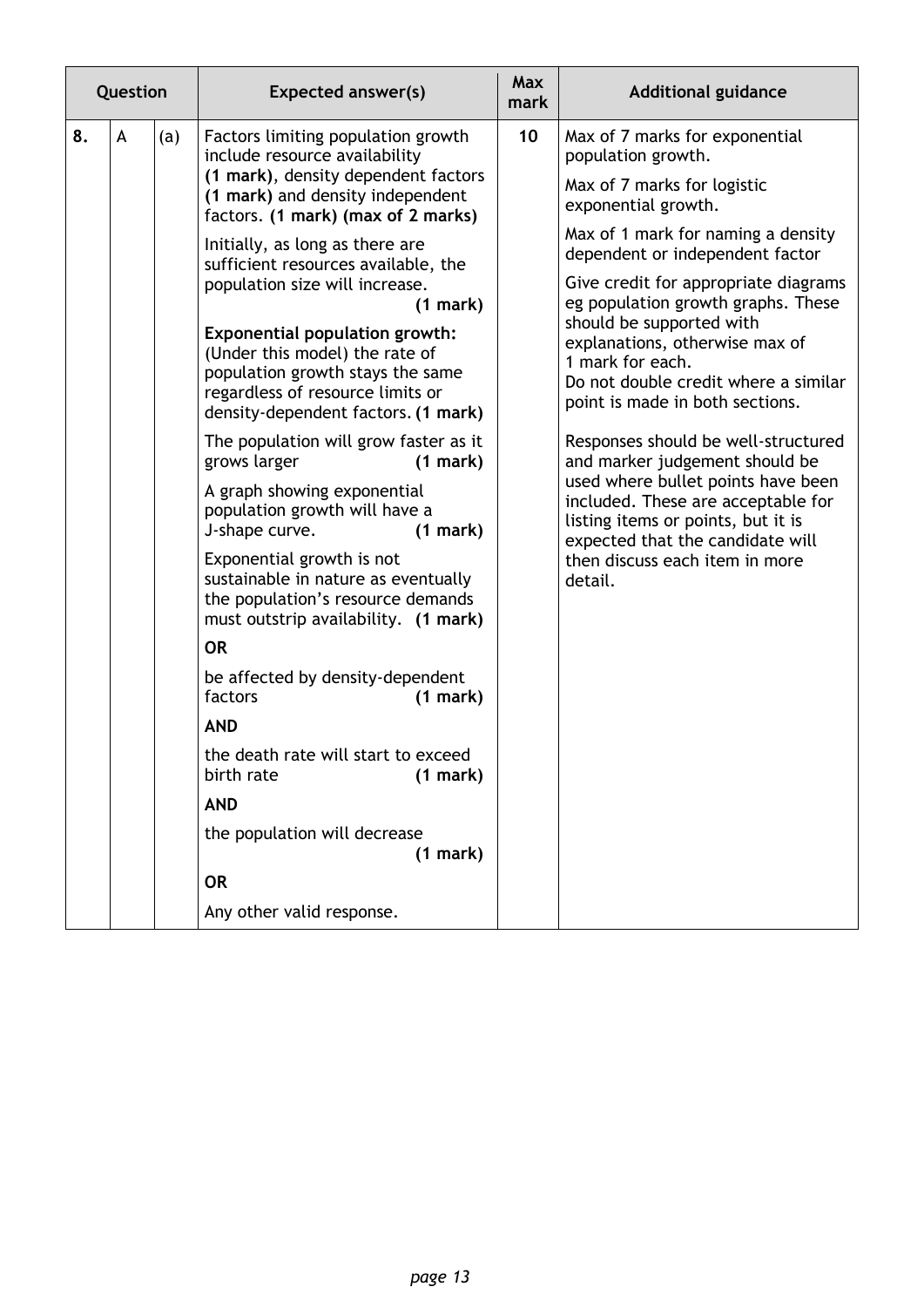|    | Question |     | <b>Expected answer(s)</b>                                                                                                                                                                                      | <b>Max</b><br>mark | <b>Additional guidance</b> |
|----|----------|-----|----------------------------------------------------------------------------------------------------------------------------------------------------------------------------------------------------------------|--------------------|----------------------------|
| 8. | A        | (b) | Logistic population growth:<br>(Under this model) a population will<br>continue to grow until it reaches the<br>carrying capacity of the environment<br>(1 mark) then population growth will<br>slow. (1 mark) |                    |                            |
|    |          |     | Carrying capacity is the maximum<br>population of a species that the<br>environment can sustain<br>indefinitely.<br>(1 mark)                                                                                   |                    |                            |
|    |          |     | The population may overshoot the<br>carrying capacity but this can only<br>be temporary.<br>(1 mark)                                                                                                           |                    |                            |
|    |          |     | Eventually the population will<br>exceed resource availability.<br>(1 mark)                                                                                                                                    |                    |                            |
|    |          |     | <b>OR</b>                                                                                                                                                                                                      |                    |                            |
|    |          |     | be affected by density-dependent<br>factors<br>(1 mark)                                                                                                                                                        |                    |                            |
|    |          |     | <b>AND</b>                                                                                                                                                                                                     |                    |                            |
|    |          |     | death rate will start to exceed birth<br>(1 mark)<br>rate                                                                                                                                                      |                    |                            |
|    |          |     | <b>AND</b>                                                                                                                                                                                                     |                    |                            |
|    |          |     | the population will decrease or even<br>crash.<br>(1 mark)                                                                                                                                                     |                    |                            |
|    |          |     | A graph showing logistic growth will<br>have an S-shape curve<br>(1 mark)                                                                                                                                      |                    |                            |
|    |          |     | where the growth is exponential<br>initially<br>(1 mark)                                                                                                                                                       |                    |                            |
|    |          |     | then slows or plateaus.<br>(1 mark)                                                                                                                                                                            |                    |                            |
|    |          |     | Logistic growth is sustainable in<br>nature as a reduction in population<br>will allow the environment to<br>(1 mark)<br>recover                                                                               |                    |                            |
|    |          |     | after which the population will start<br>to increase again<br>(1 mark)                                                                                                                                         |                    |                            |
|    |          |     | before being limited by resource<br>availability again, resulting in a<br>population oscillation.<br>(1 mark)                                                                                                  |                    |                            |
|    |          |     | <b>OR</b>                                                                                                                                                                                                      |                    |                            |
|    |          |     | Any other valid response.                                                                                                                                                                                      |                    |                            |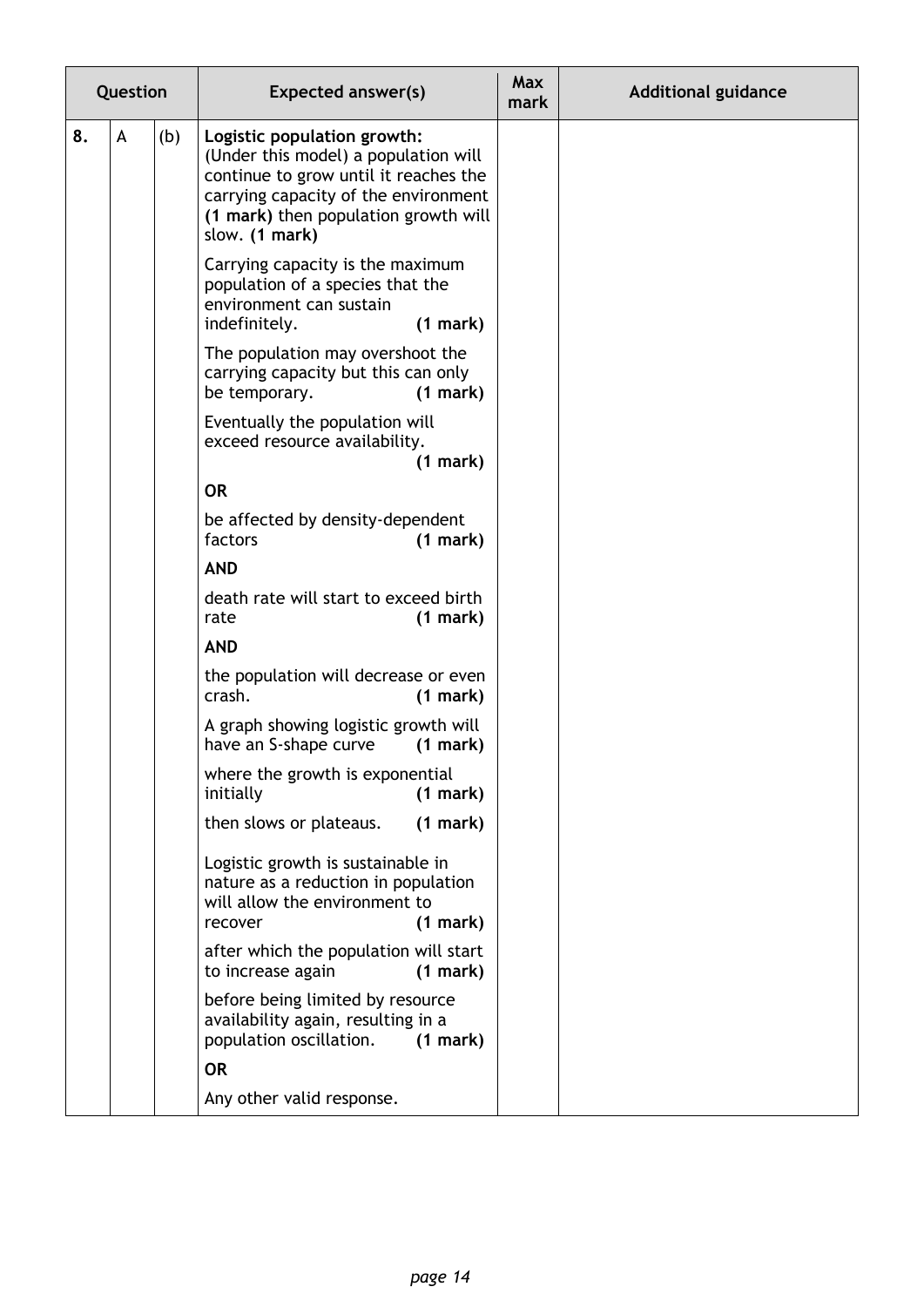|    | Question |     | <b>Expected answer(s)</b>                                                                                                                                                                                                                                                                                                                                                                                                                                                                                                                                                                                                                                                                                                                                                                      | <b>Max</b><br>mark | <b>Additional guidance</b>                                                                                                                                                                                                                                                                                                                                                                                                                                                                                                                                                                                                                                                                                                                                                                                                                                                                          |
|----|----------|-----|------------------------------------------------------------------------------------------------------------------------------------------------------------------------------------------------------------------------------------------------------------------------------------------------------------------------------------------------------------------------------------------------------------------------------------------------------------------------------------------------------------------------------------------------------------------------------------------------------------------------------------------------------------------------------------------------------------------------------------------------------------------------------------------------|--------------------|-----------------------------------------------------------------------------------------------------------------------------------------------------------------------------------------------------------------------------------------------------------------------------------------------------------------------------------------------------------------------------------------------------------------------------------------------------------------------------------------------------------------------------------------------------------------------------------------------------------------------------------------------------------------------------------------------------------------------------------------------------------------------------------------------------------------------------------------------------------------------------------------------------|
| 8. | B        | (a) | <b>Habitat fragmentation:</b><br>Habitat fragmentation is the<br>reduction of a large habitat into<br>smaller remnants.<br>(1 mark)                                                                                                                                                                                                                                                                                                                                                                                                                                                                                                                                                                                                                                                            | 10                 | Max of 7 marks for habitat<br>fragmentation.<br>Max of 7 marks for rewilding.                                                                                                                                                                                                                                                                                                                                                                                                                                                                                                                                                                                                                                                                                                                                                                                                                       |
|    |          |     | Fragmentation can include reduction<br>in the total area of the habitat.<br>(1 mark)<br><b>OR</b><br>Reduction in the average size of<br>each patch of habitat.<br>(1 mark)<br><b>OR</b><br>Isolation of small fragments.<br>(1 mark)<br>Habitat fragmentation may occur<br>through a natural event<br>(1 mark)<br>such as flooding or volcanic<br>eruption.<br>(1 mark)<br><b>OR</b><br>A large-scale change such as climate<br>change or global warming (1 mark)<br>but is more usually caused by<br>anthropogenic activities.<br>(1 mark)<br>(max of 1 mark for named<br>examples).<br>Fragmentation can have implications<br>for biodiversity.<br><b>OR</b><br>Ecosystem/species/genetic diversity<br>(1 mark for each valid example of<br>impact).<br>Loss of a keystone species can have |                    | Responses must refer to impacts<br>(positive or negative) on<br>biodiversity, ecosystem diversity,<br>species diversity, or genetic<br>diversity, otherwise max of 4 marks<br>per section.<br>Examples of anthropogenic activities<br>causing fragmentation could include<br>agriculture, urbanisation,<br>deforestation, afforestation, road<br>construction, reservoir creation,<br>rerouting of rivers.<br>Give credit for appropriate use of<br>annotated diagrams.<br>Give credit for use of named<br>examples, for example Scots pine,<br>beaver, wolf, sea otter as keystone<br>species.<br>Do not double credit where<br>repetition occurs between sections.<br>Responses should be well-structured<br>and marker judgement should be<br>used where bullet points have been<br>included. These are acceptable for<br>listing items or points, but it is<br>expected that the candidate will |
|    |          |     | a disproportionate effect on an<br>ecosystem (1 mark) and therefore<br>on biodiversity.<br>(1 mark)<br>A keystone species is a species on<br>which other species in an ecosystem<br>largely depend.<br>(1 mark)<br>Fragmentation can have shorter<br>term implications for biodiversity if<br>species cannot move between<br>fragments.<br>(1 mark)<br><b>AND</b><br>individuals cannot find mates<br>This can reduce genetic diversity<br>and result in inbreeding (1 mark)<br>In the longer term it could result in<br>extinction.<br>(1 mark)                                                                                                                                                                                                                                               |                    | then discuss each item in more<br>detail.                                                                                                                                                                                                                                                                                                                                                                                                                                                                                                                                                                                                                                                                                                                                                                                                                                                           |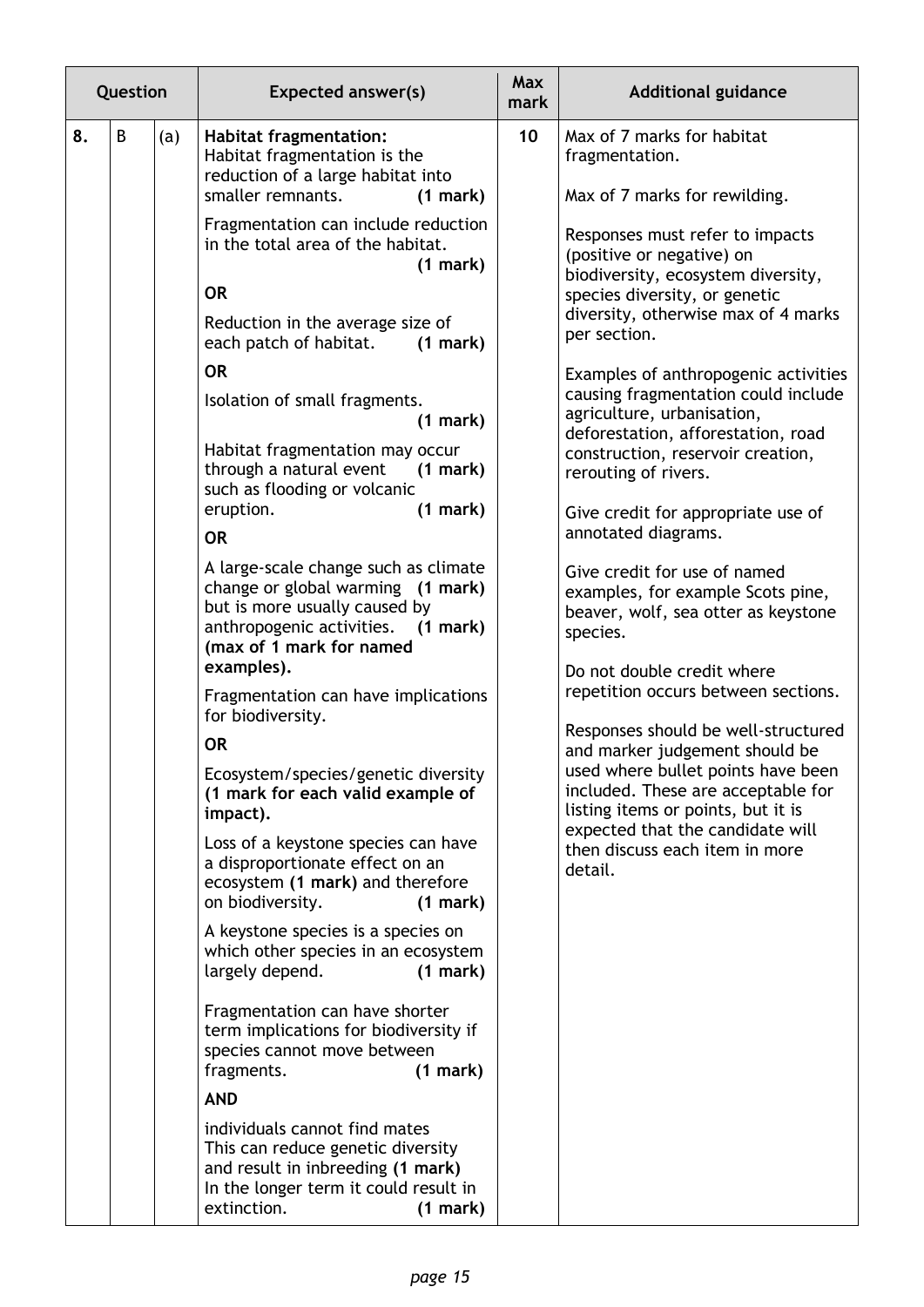| Question |   |     | <b>Expected answer(s)</b>                                                                                                                                                                                                                                                                                                                                                                                                                                                                                                                                                                                                                                                                                                                                                                                                                                                                                                                                                                                                   | <b>Max</b><br>mark | <b>Additional guidance</b> |
|----------|---|-----|-----------------------------------------------------------------------------------------------------------------------------------------------------------------------------------------------------------------------------------------------------------------------------------------------------------------------------------------------------------------------------------------------------------------------------------------------------------------------------------------------------------------------------------------------------------------------------------------------------------------------------------------------------------------------------------------------------------------------------------------------------------------------------------------------------------------------------------------------------------------------------------------------------------------------------------------------------------------------------------------------------------------------------|--------------------|----------------------------|
| 8.       | B | (a) | (continued)<br><b>OR</b><br>Force species adaptation. (1 mark)<br><b>OR</b><br>Any other valid response                                                                                                                                                                                                                                                                                                                                                                                                                                                                                                                                                                                                                                                                                                                                                                                                                                                                                                                     |                    |                            |
|          |   | (b) | Rewilding involves intentional<br>activities that initiate or accelerate<br>the recovery of a habitat or an<br>ecosystem with respect to its health,<br>integrity and sustainability. (1 mark)<br>Rewilding aims to reinstate natural<br>processes (1 mark), after which no<br>longer-term management should<br>take place.<br>(1 mark)<br>Rewilding activities can include:<br>(1 mark for each)<br>erosion control<br>$\bullet$<br>reforestation<br>$\bullet$<br>use of local native species<br>$\bullet$<br>removal of non-native species<br>$\bullet$<br>removal of invasive plants<br>$\bullet$<br>reintroduction of native species<br>$\bullet$<br>reintroduction of keystone<br>$\bullet$<br>species<br>creation of wildlife/habitat<br>$\bullet$<br>corridors linking habitat<br>fragments.<br>Recovery of a habitat or ecosystem<br>will see biodiversity increase over<br>time (1 mark) though biodiversity<br>could decrease initially through the<br>removal of non-native and invasive<br>species.<br>(1 mark) |                    |                            |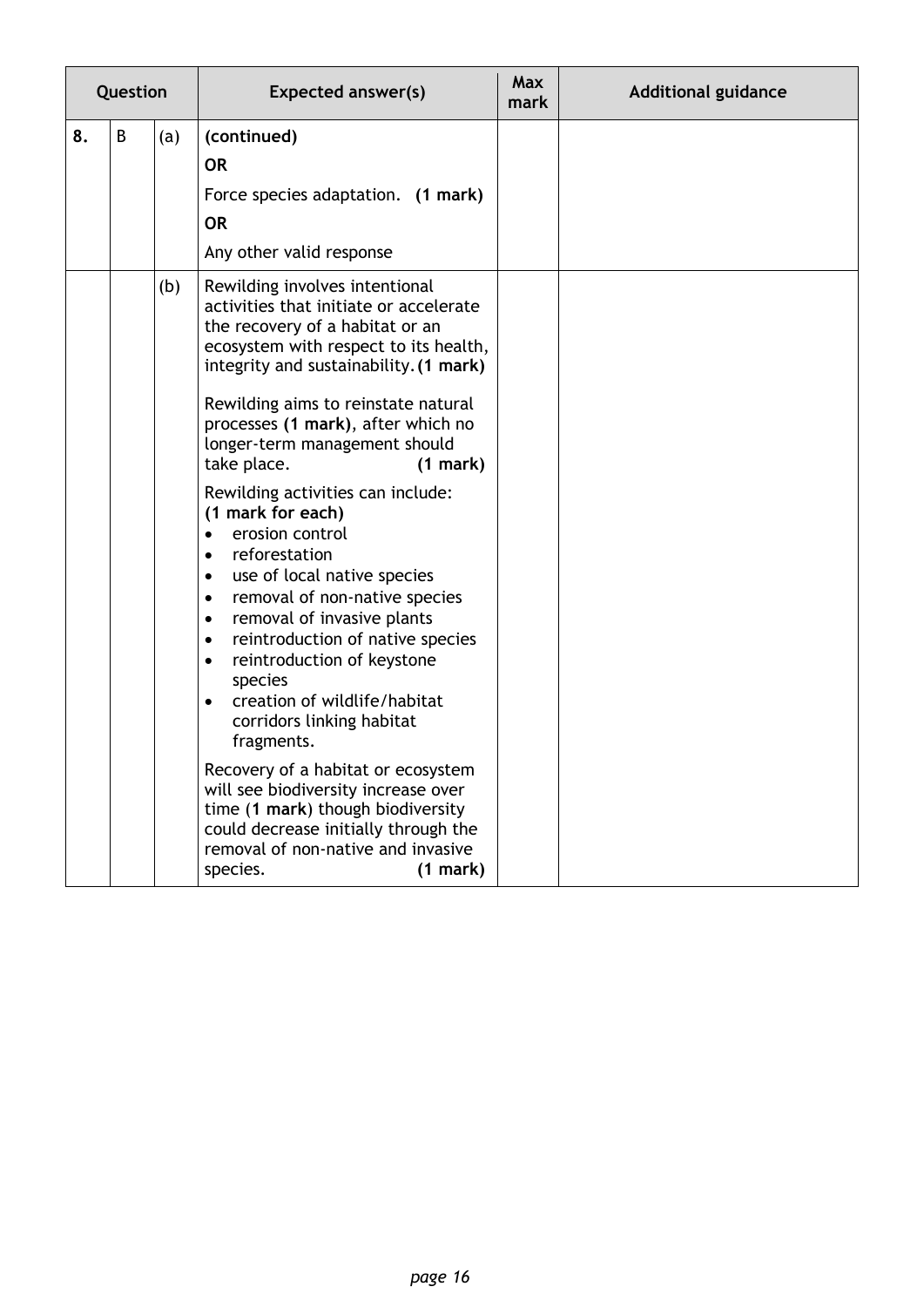| 9.<br>$\mathsf{A}$<br>10<br>A Milankovitch cycle (1 mark) is a<br>All three cycles should be discussed.<br>(theoretical) cyclical change related<br>Max of 4 marks per cycle if any one<br>to the Earth's orbit around the Sun.<br>cycle is omitted.<br>(1 mark)                                                                                                                                                                                                                                                                                                                                                                                                                                                                                                                                                                                                                                                                                                                                                                                                                                                                                                                                                                                                                                                                                                                                                                                                                                                                                                                                                                                                                                                                                                                                                                                                                                                                                                                                                                                                                                                                                            |  |
|-------------------------------------------------------------------------------------------------------------------------------------------------------------------------------------------------------------------------------------------------------------------------------------------------------------------------------------------------------------------------------------------------------------------------------------------------------------------------------------------------------------------------------------------------------------------------------------------------------------------------------------------------------------------------------------------------------------------------------------------------------------------------------------------------------------------------------------------------------------------------------------------------------------------------------------------------------------------------------------------------------------------------------------------------------------------------------------------------------------------------------------------------------------------------------------------------------------------------------------------------------------------------------------------------------------------------------------------------------------------------------------------------------------------------------------------------------------------------------------------------------------------------------------------------------------------------------------------------------------------------------------------------------------------------------------------------------------------------------------------------------------------------------------------------------------------------------------------------------------------------------------------------------------------------------------------------------------------------------------------------------------------------------------------------------------------------------------------------------------------------------------------------------------|--|
| Give credit for appropriate<br>annotated diagrams displaying<br>Cyclical variations in Earth-Sun<br>cycles. Max of 1 mark per cycle<br>geometry combine to produce<br>variation in the amount of solar<br>diagram if no discussion of the<br>energy/insolation reaching Earth.<br>diagram is included.<br>(1 mark)<br>Give credit for inclusion of correct<br>There are three cyclical movements:<br>statistics:<br>variation in the shape of Earth's<br>eccentricity lasts around<br>$\bullet$<br>$\bullet$<br>orbit around the Sun (1 mark)/<br>100 000 years<br>eccentricity (1 mark)<br>obliquity ranges from $22.1^\circ$ to<br>$\bullet$<br>variation in the tilt of Earth's<br>$24.5^\circ$ over a period of 41 000<br>$\bullet$<br>years, and is currently 23.5°<br>axis towards or away from the<br>Sun (1 mark)/obliquity (1 mark)<br>precession occurs over 26 000<br>$\bullet$<br>variation in the orientation of<br>$\bullet$<br>years<br>the Earth's axis of rotation<br>Do not double credit where<br>(1 mark)/precession. (1 mark)<br>repetition or vice versa responses<br>are included.<br>Variation in shape of Earth's orbit:<br>The shape of the Earth's orbit<br>Responses should be well-structured<br>around the Sun varies from<br>and marker judgement should be<br>elliptical/oval to nearly circular.<br>used where bullet points have been<br>(1 mark)<br>included. These are acceptable for<br>listing items or points, but it is<br>When the orbit is circular, the<br>amount of solar energy/insolation<br>expected that the candidate will<br>received on an annual basis is<br>then discuss each item in more<br>detail.<br>greater (than when the orbit is<br>elliptical) (1 mark) and Earth's<br>temperature increases (1 mark)<br>When the orbit is more elliptical/<br>oval, it would be warmer when the<br>Earth is closer to the Sun/colder<br>when the Earth is farther away from<br>the Sun. (1 mark)<br>Variation in the tilt of Earth's axis:<br>The greater the angle of the tilt of<br>Earth's axis towards the Sun, the<br>closer the extreme upper and lower<br>hemispheres will be to the Sun.<br>(1 mark) |  |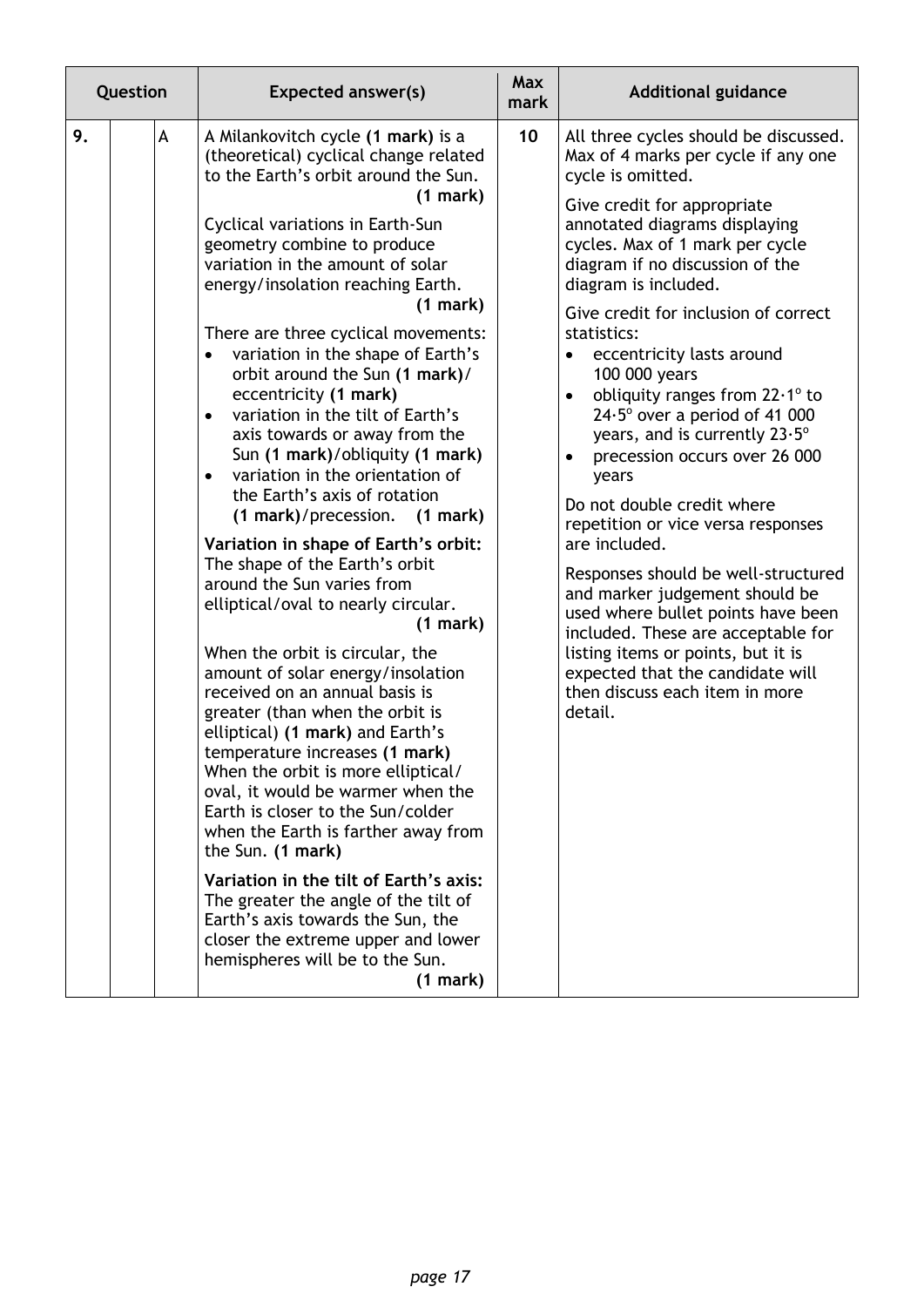| Question |  |   | <b>Expected answer(s)</b>                                                                                                                                                                   | <b>Max</b><br>mark | <b>Additional guidance</b> |
|----------|--|---|---------------------------------------------------------------------------------------------------------------------------------------------------------------------------------------------|--------------------|----------------------------|
| 9.       |  | A | (continued)                                                                                                                                                                                 |                    |                            |
|          |  |   | This will cause more severe seasonal<br>variation (1 mark) with warmer<br>summers and cooler winters<br>(1 mark) or vice versa.                                                             |                    |                            |
|          |  |   | Cool summers allow snow and ice to<br>persist at high latitudes (1 mark),<br>developing into ice sheets (1 mark).<br>The high albedo of snow and ice<br>causes additional cooling. (1 mark) |                    |                            |
|          |  |   | Variation in the orientation of the<br>Earth's axis:<br>Orientation is driven by tidal<br>changes (1 mark) influenced by the<br>Sun and the Moon (1 mark).                                  |                    |                            |
|          |  |   | This results in one polar hemisphere<br>being closer to the Sun than the<br>other (1 mark),                                                                                                 |                    |                            |
|          |  |   | <b>AND</b>                                                                                                                                                                                  |                    |                            |
|          |  |   | changes the amount of insolation<br>reaching each hemisphere. (1 mark)                                                                                                                      |                    |                            |
|          |  |   | Each cycle strongly influences<br>climatic patterns but combinations<br>of two or more of these cycles are<br>thought to be linked to long-term<br>climate variability.<br>(1 mark)         |                    |                            |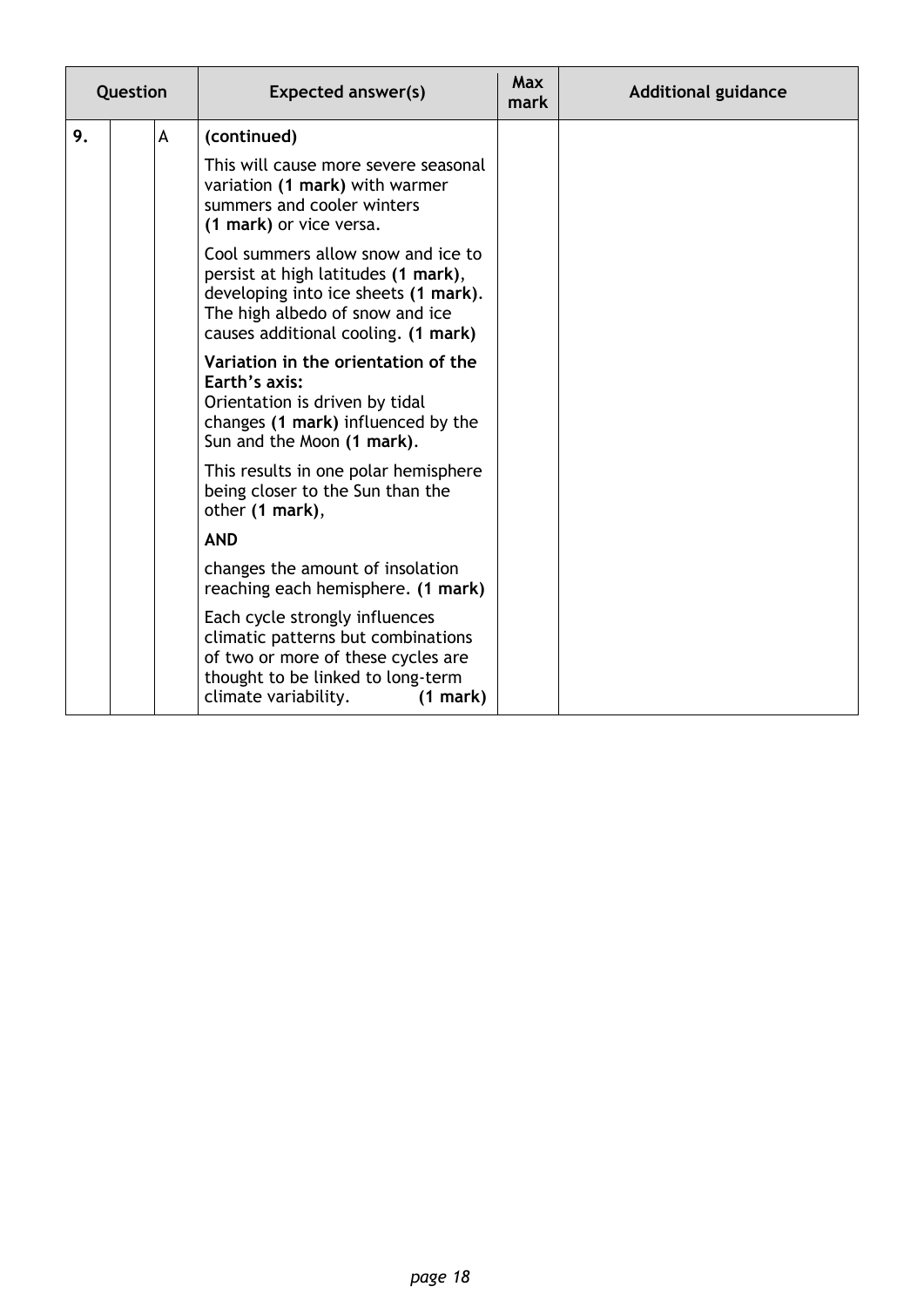| Question |  |   | <b>Expected answer(s)</b>                                                                                                                                                                                                                                                                               | <b>Max</b><br>mark | <b>Additional guidance</b>                                                                                                                                                                                                                                               |
|----------|--|---|---------------------------------------------------------------------------------------------------------------------------------------------------------------------------------------------------------------------------------------------------------------------------------------------------------|--------------------|--------------------------------------------------------------------------------------------------------------------------------------------------------------------------------------------------------------------------------------------------------------------------|
| 9.       |  | B | Oceanic circulation is driven by:<br>thermohaline circulation<br>$\bullet$<br>surface wind currents<br>$\bullet$<br>continental location<br>$\bullet$<br>the Coriolis effect.<br>$\bullet$                                                                                                              | 10                 | Response should refer to at least 3<br>factors. Max of 4 marks per factor if<br>any one factor is omitted.<br>Give credit for appropriate                                                                                                                                |
|          |  |   | Thermohaline circulation is driven by<br>differences in seawater density<br>(1 mark), which are caused by                                                                                                                                                                                               |                    | annotated diagram(s). Max of 1 mark<br>if no discussion of the diagram is<br>included.                                                                                                                                                                                   |
|          |  |   | changes in temperature and salinity.<br>(1 mark)                                                                                                                                                                                                                                                        |                    | Give credit for appropriate<br>reference to El Niño/La Niña.                                                                                                                                                                                                             |
|          |  |   | When sea ice forms polar regions it<br>draws out freshwater and the<br>surrounding seawater gets saltier.<br>(1 mark)                                                                                                                                                                                   |                    | Do not double credit where<br>repetition or vice versa responses<br>are included.                                                                                                                                                                                        |
|          |  |   | This increases the density of the<br>seawater and it sinks (1 mark).<br>As the denser seawater sinks it pulls<br>in warmer, less salty surface water<br>from the equator (1 mark), which<br>then sinks as it cools and initiates<br>the deep ocean currents driving<br>oceanic circulation.<br>(1 mark) |                    | Responses should be well-structured<br>and marker judgement should be<br>used where bullet points have been<br>included. These are acceptable for<br>listing items or points, but it is<br>expected that the candidate will<br>then discuss each item in more<br>detail. |
|          |  |   | The deep ocean current warms as it<br>nears the equator and becomes less<br>dense (1 mark) causing it to rise<br>upward towards the surface.                                                                                                                                                            |                    |                                                                                                                                                                                                                                                                          |
|          |  |   | Wind blowing across the Earth's<br>surface drags on the water's surface<br>(1 mark)                                                                                                                                                                                                                     |                    |                                                                                                                                                                                                                                                                          |
|          |  |   | causing it to move in the direction<br>that the wind is blowing. (1 mark)                                                                                                                                                                                                                               |                    |                                                                                                                                                                                                                                                                          |
|          |  |   | This movement drags deeper layers<br>of water along, forming surface<br>ocean currents.<br>(1 mark)                                                                                                                                                                                                     |                    |                                                                                                                                                                                                                                                                          |
|          |  |   | The Earth's rotation causes a<br>deflection in surface wind patterns<br>and surface ocean currents across<br>the globe (1 mark). This is known as<br>the Coriolis effect.<br>(1 mark)                                                                                                                   |                    |                                                                                                                                                                                                                                                                          |